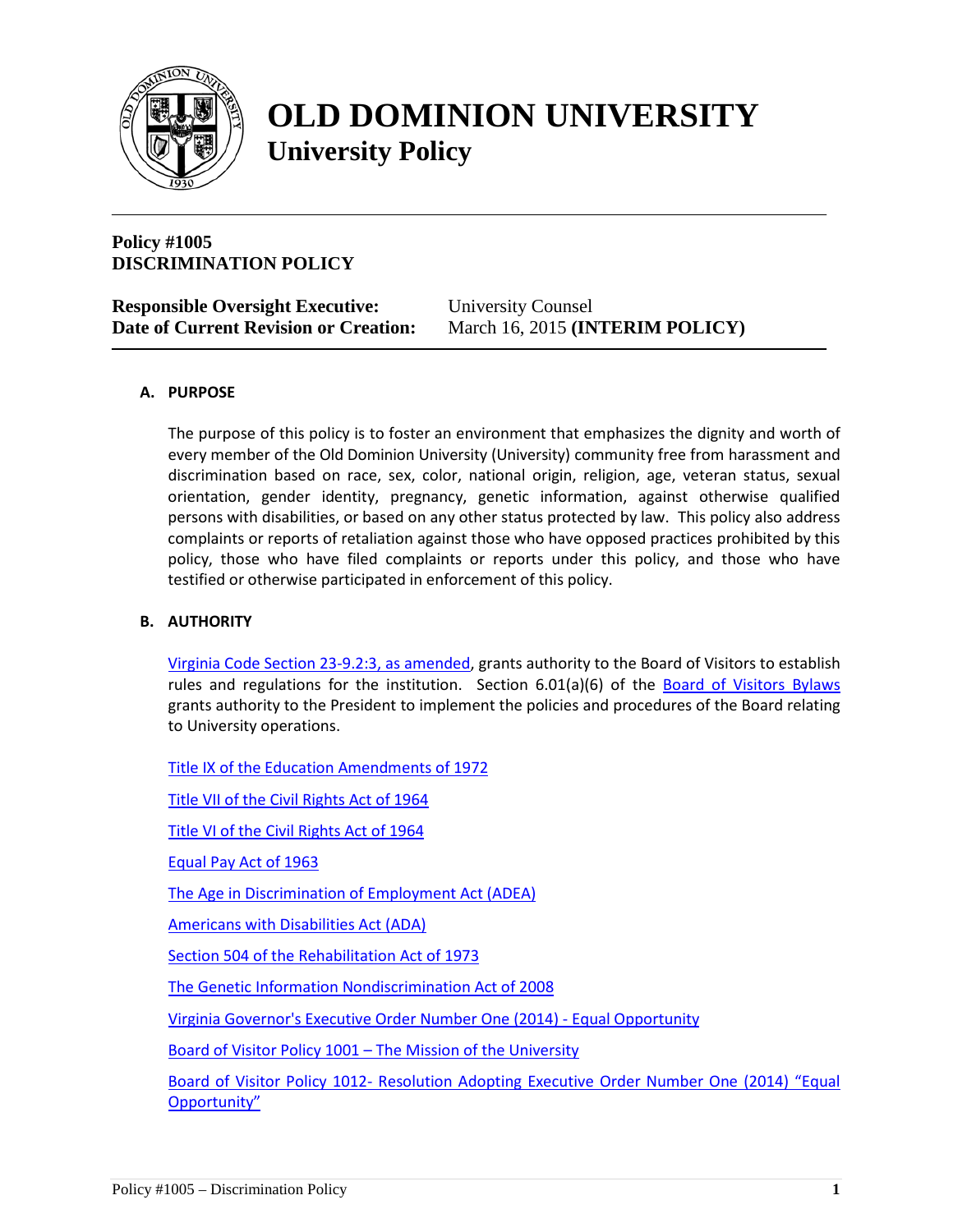## **C. DEFINITIONS**

Complainant **-** A University community member or visitor who files a formal complaint under this policy.

Complaint **-** The signed and written document used to file a formal complaint under this policy.

Complaint Commencement Date **-** The date on which the complainant provides a statement of alleged facts describing the offense the Title IX Coordinator with the written and signed complaint.

Consent - Consent is knowing, voluntary and clear permission by word or action, to engage in mutually agreed upon sexual activity. Silence does not necessarily constitute consent. Past consent to sexual activities, or a current or previous dating relationship, does not imply ongoing or future consent. Consent to some sexual contact (such as kissing or fondling) cannot be presumed to be consent for other sexual activity (such as intercourse). The existence of consent is based on the totality of the circumstances, including the context in which the alleged incident occurred. Diminished capacity of an individual to consent to sexual activity, whether caused by age, disability, use of drugs or alcohol, or any other reason, may result in a determination that the individual was unable to provide necessary consent.

Day **-** A calendar day. When the end of a specified period of days falls on a weekend or on a day when classes are not scheduled, that period shall be deemed to end on the next scheduled class day. (Example: A specified time period will not end during spring break or on any day between the end of the last summer session and the first scheduled class day of the fall semester. The specified time period will be continued until the next official class day.)

Discrimination **-** Inequitable and unlawful treatment based on an individual's protected characteristics or statuses -- race, sex, color, national origin, religion, age, veteran status, sexual orientation, gender identity, pregnancy, genetic information, disability, or any other status protected by law -- that excludes an individual from participation in, denies the individual the benefits of, treats the individual differently or otherwise adversely affects a term or condition of an individual's employment, education, living environment or participation in an educational program or activity

Employee **-** All persons paid wages by the University in any capacity.

Harassment **-** A form of discrimination in which unwelcome verbal, written, or physical conduct is directed toward an individual on the basis of his or her protected characteristics or statuses, by any member of the campus community. Harassment does not have to include intent to harm, be directed at a specific target, or involve repeated incidents. Harassment violates this policy when it creates a hostile environment, as defined below.

Hostile Environment **-** May be created by oral, written, graphic or physical conduct that is sufficiently severe, persistent or pervasive and objectively offensive that it interferes with, limits or denies the ability of an individual to participate in or benefit from educational programs, services, opportunities, or activities or the individual's employment access, benefits or opportunities. Mere subjective offensiveness is not enough to create a hostile environment. In determining whether conduct is severe, persistent or pervasive, and thus creates a hostile environment, the following factors will be considered: (a) the degree to which the conduct affected one or more individuals' education or employment; (b) the nature, scope, frequency, duration, and location of the incident(s); (c) the identity, number, and relationships of persons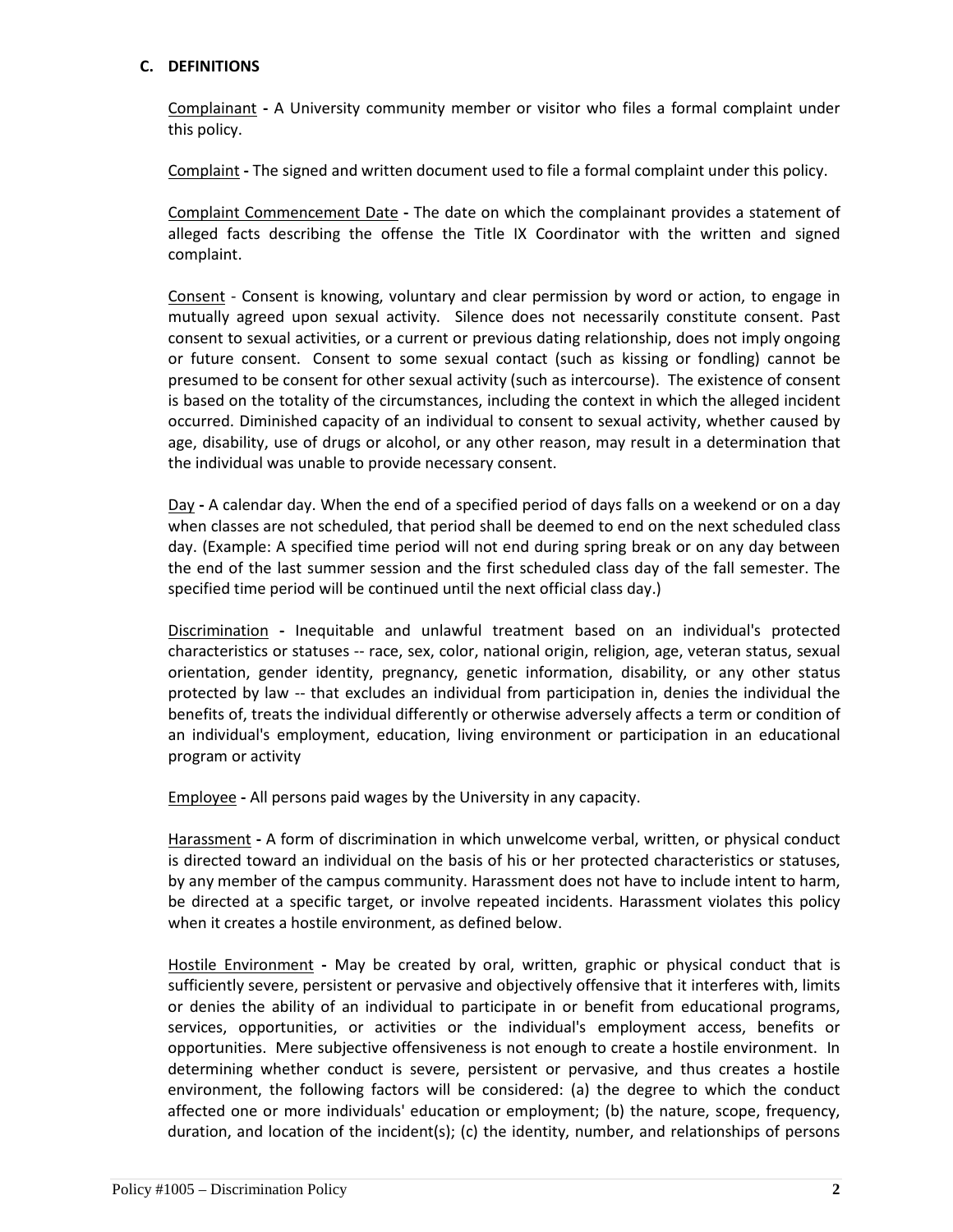involved; (d) the perspective of a "reasonable person" in the same situation as the person subjected to the conduct, and (e) the nature of higher education.

Sexual Harassment **-** A form of discrimination based on sex. It is defined as unwelcome sexual advances, requests for sexual favors, or other conduct of a sexual nature including: verbal (e.g., specific demands for sexual favors, sexual innuendoes, sexually suggestive comments, jokes of a sexual nature, sexual propositions, or sexual threats); non-verbal (e.g., sexually suggestive emails, other writings, articles or documents, objects or pictures, graphic commentaries, suggestive or insulting sounds or gestures, leering, whistling, or obscene gestures); or physical (e.g., touching, pinching, brushing the body, any unwelcome or coerced sexual activity, including sexual assault). Sexual harassment, including sexual assault, can involve persons of the same or different sexes. Sexual harassment may also include sex-based harassment directed toward stereotypical notions of what is female/feminine v. male/masculine or a failure to conform to those gender stereotypes.

This policy prohibits the following types of Sexual Harassment:

- Term or Condition of Employment or Education. This type of sexual harassment (often referred to as "quid pro quo" harassment) occurs when the terms or conditions of employment, educational benefits, academic grades or opportunities, living environment or participation in a University activity are conditioned upon, either explicitly or implicitly, submission to or rejection of unwelcome sexual advances or requests for sexual favors, or such submission or rejection is a factor in decisions affecting that individual's employment, education, living environment, or participation in a University program or activity.
- Hostile environment. Acts that create a hostile environment, as defined below.

Respondent **-** An employee or affiliate of the University, or visitor against whom a complaint under this policy is filed.

Retaliation **-** Overt or covert acts of discrimination, harassment, interference, intimidation, penalty, reprisal or restraint against a group or individual exercising rights under this policy or cooperating in an investigation of complaints under this policy. Retaliation shall be deemed to constitute harassment and, therefore, will be considered a separate violation of this policy.

Sexual Misconduct **-** Includes sexual assault, sexual exploitation, dating violence, domestic violence, and stalking.

- Sexual Assault is non-consensual contact of a sexual nature. It includes any sexual contact when the victim does not or is unable to consent through the use of force, fear, intimidation, physical helplessness, ruse, impairment or incapacity (including impairment or incapacitation as a result of the use of drugs or alcohol, knowingly or unknowingly); intentional and non-consensual touching of, or coercing, forcing, or attempting to coerce or force another to touch, a person's genital area, groin, inner thigh, buttocks or breast; and non-consensual sexual intercourse, defined as anal, oral or vaginal penetration with any object.
- Sexual Exploitation occurs when a person takes non-consensual or abusive sexual advantage of another for anyone's advantage or benefit other than the person being exploited, and that behavior does not meet the definition of sexual assault. Sexual exploitation includes prostituting another person, non-consensual visual or audio recording of sexual activity, non-consensual distribution of photos or other images of an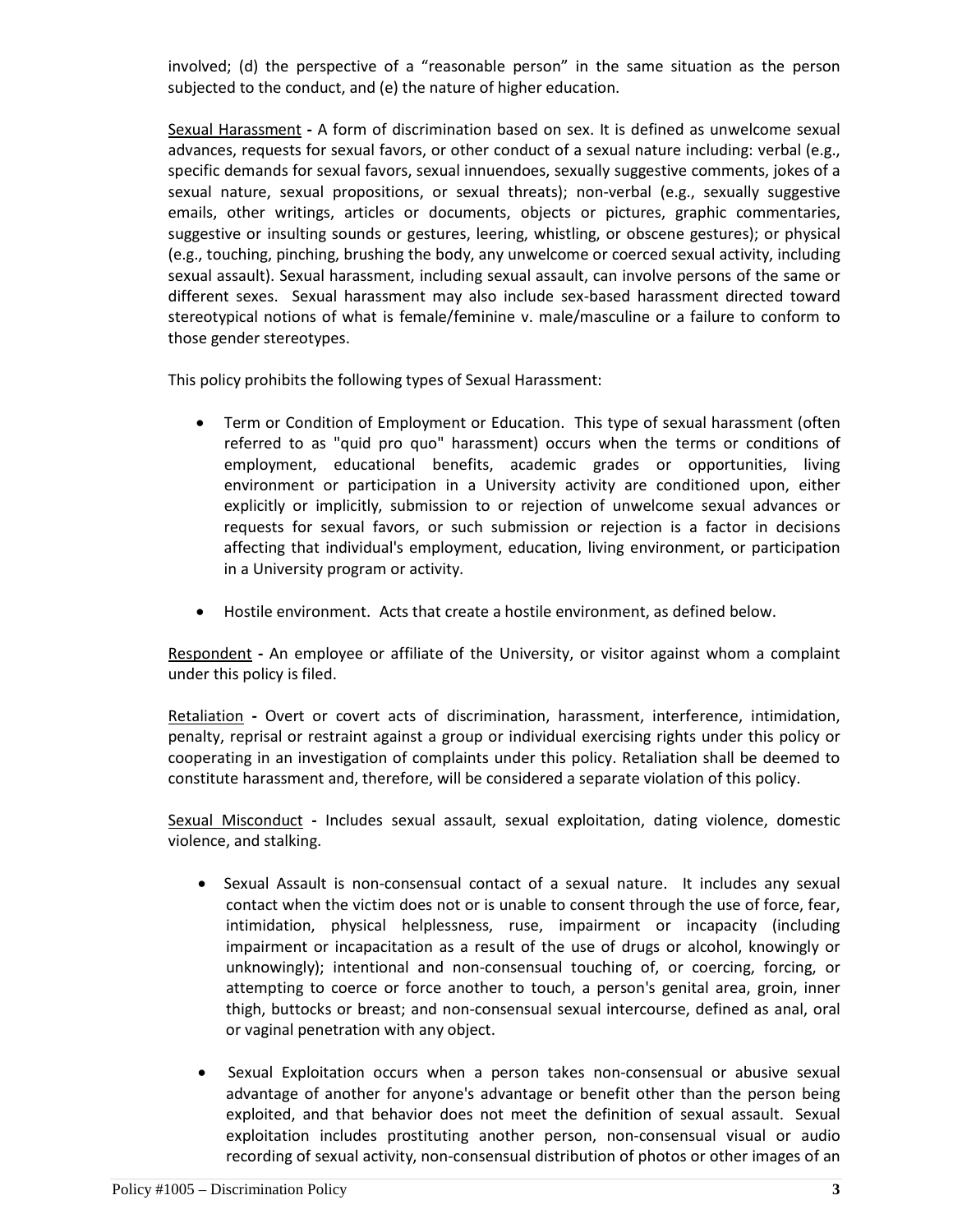individual's sexual activity or intimate body parts with an intent to embarrass such individual, non-consensual voyeurism, knowingly transmitting HIV or an STD to another, or exposing one's genitals to another in non-consensual circumstances.

- Dating Violence is violence committed by a person who is or has been in a social relationship of a romantic or intimate nature with the victim. A social relationship of a romantic or intimate nature means a relationship which is characterized by the expectation of affection or sexual involvement between the parties. The existence of such a relationship shall be determined based on the reporting party's statement and with consideration of the length of the relationship, the type of relationship, and the frequency of interaction between the persons involved in the relationship. Dating violence can be a single event or a pattern of behavior that includes, but is not limited to, sexual or physical abuse or the threat of such abuse. Dating violence does not include acts covered under the definition of domestic violence.
- Domestic Violence is a felony or misdemeanor crime of violence committed: (i) by a current or former spouse or intimate partner of the victim; (ii) by a person with whom the victim shares a child in common; (iii) by a person who is cohabitating with or has cohabitated with the victim as a spouse or intimate partner; (iv) by a person similarly situated to a spouse of the victim under the law of the Commonwealth of Virginia; or  $(v)$ by any other person against an adult or youth victim who is protected from that person's acts under the domestic or family laws of the Commonwealth of Virginia. Domestic violence can be a single event or a pattern of behavior that includes, but is not limited to, sexual or physical abuse.
- Stalking is engaging in a course of conduct directed at a specific person that would cause a "reasonable person" (a person under similar circumstances and with similar identity to the victim) to: (i) fear for his or her safety or the safety of others; or (ii) suffer substantial emotional distress, meaning significant mental suffering or anguish that may, but does not necessarily, require medical or other professional treatment or counseling. A "course of conduct" means two or more acts, including, but not limited to, acts in which the stalker directly, indirectly, or through third parties, by any action, method, device, or means, follows, monitors, observes, surveils, threatens, or communicates to or about, a person, or interferes with a person's property.

Assistant Vice President for Equity and Diversity/Title IX Coordinator (hereinafter AVPED) - The individual designated by the University to coordinate the institution's compliance with Title IX of the Education Amendments of 1972 (20 U.S.C. § 1681 et seq.). Further, this individual addresses systemic problems, if any, at the conclusion of each finding. The Assistant Vice President for Equity and Diversity/Title IX Coordinator for the University is located in the Office of Institutional Equity and Diversity. This person has oversight of this policy, coordinates the actions of the various Deputy Title IX Coordinators on campus, and is responsible for reporting on the University's compliance with Title IX.

Deputy Title IX Coordinators **-** The officials within the University charged with receiving and processing complaints under this policy. The Deputy Title IX Coordinator for student athletes under this policy is the Associate Athletics Director for Compliance (AAD). The Deputy Title IX Coordinator for all other students under this policy is the Special Assistant to the Vice President for Student Engagement and Enrollment Services*.* The Deputy Title IX Coordinator for faculty is the Assistant Vice President for Academic Affairs/ Vice-Provost. The Deputy Title IX Coordinator for Administrative and Professional Faculty, all other employees and visitors under this policy is the Director for Equity and EO/AA.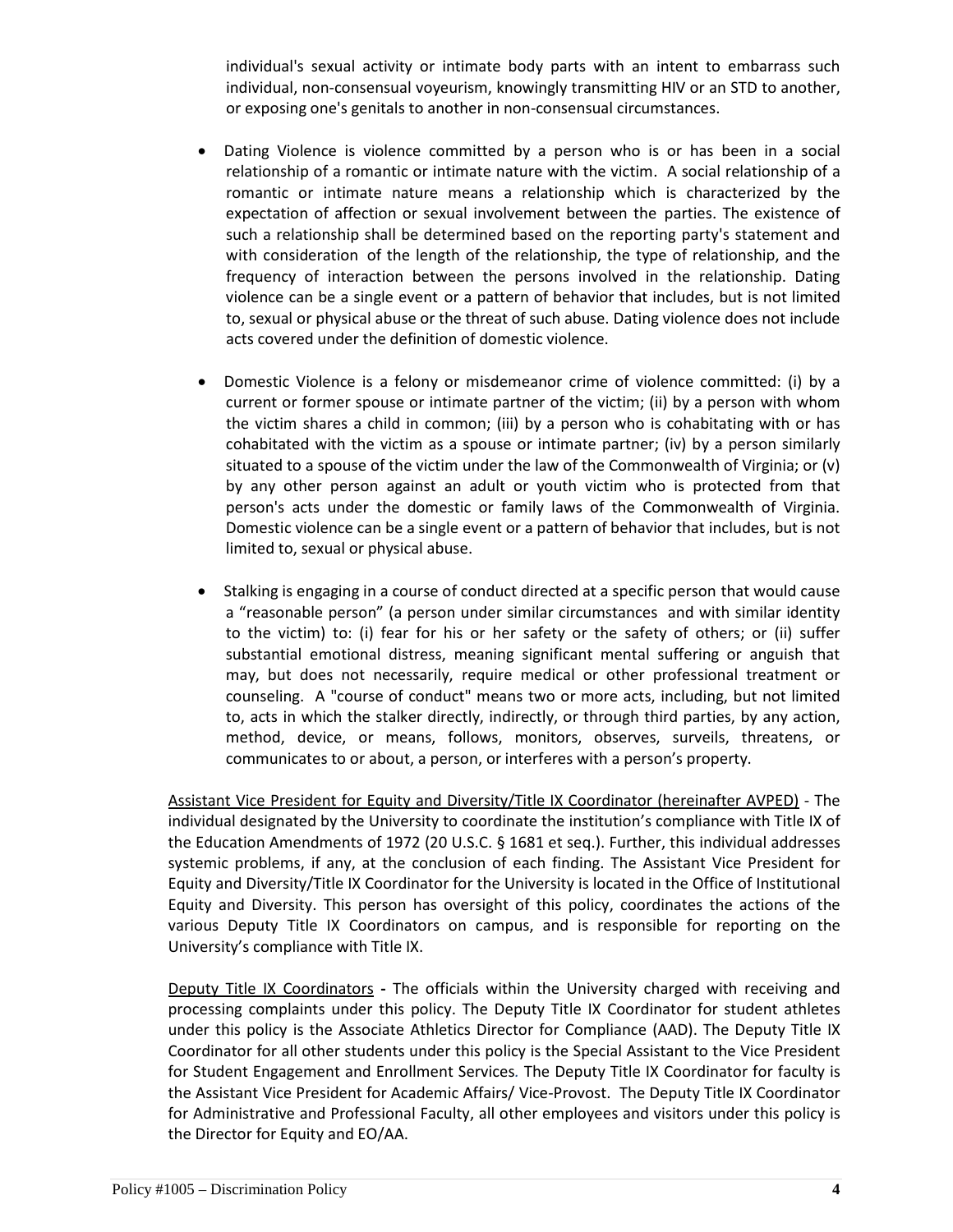## **D. SCOPE**

This policy applies to on-campus conduct involving students, employees, faculty and staff, visitors to campus (including, but not limited to, students participating in camp programs, nondegree seeking students, exchange students, and other students taking courses or participating in programs at the University), and contractors working on campus who are not University employees, and to students, visiting students, employees, faculty and staff participating in University-sponsored activities. This policy also is applicable to any conduct that occurs off campus that has continuing effects that create a hostile environment on campus.

# **E. POLICY STATEMENT**

The University is committed to providing an environment that emphasizes the dignity and worth of every member of its community free from harassment and discrimination based on race, sex, color, national origin, religion, age, veteran status, sexual orientation, gender identity, pregnancy, genetic information, against otherwise qualified persons with disabilities, or based on any other status protected by law. In pursuit of this goal, any question of impermissible discrimination on these bases will be addressed with efficiency and energy and in accordance with this policy and other applicable policies of Old Dominion University. The University will take steps to prevent recurrence of harassment and/or discrimination when incidents occur and to remedy any discriminatory effects on the complainant and others, including measures to protect other students, if appropriate. Victims are encouraged to report matters to the police in instances involving a possible criminal violation and will not be dissuaded by the University from doing so at any time. The University strongly encourages all individuals to report suspected violations of this policy to the appropriate University official.

Allegations of on-campus or off-campus violations of this policy should be reported to the AVPED/Title IX Coordinator in accordance with the guidance below and the Discrimination Grievance) Procedures.

A person who is no longer a member of the University community or a visitor, but who was a member or a visitor when at least a substantial portion of the alleged wrongful behavior occurred, is eligible to file a complaint. A complaint filed by a complainant who has no further connection with the University, or against a respondent who has no further connection with the University, may be dismissed by the Assistant Vice President for Equity and Diversity/Title IX Coordinator if the University has no means to take appropriate steps to eliminate the discrimination/harassment, prevent its recurrence, or address its effects.

The University encourages victims of sexual misconduct to report the incident to law enforcement. Further, if the victim is unable to respond, the University encourages reporting of the incident to law enforcement.

# **F. PROCEDURES**

#### Complaints and Reporting

Complaints and reports of discrimination, sexual harassment, and sexual misconduct should be made to the University's AVPED/Title IX Coordinator. The AVPED/Title IX Coordinator is responsible for overseeing the investigation of all reports of alleged discrimination, sexual harassment, or sexual misconduct and is trained to help individuals who file complaints find resources, to investigate reported incidents, and to respond appropriately to conduct alleged to be in violation of the Discrimination Policy. Individuals receiving reports or complaints of discrimination, sexual harassment, or sexual misconduct should immediately notify the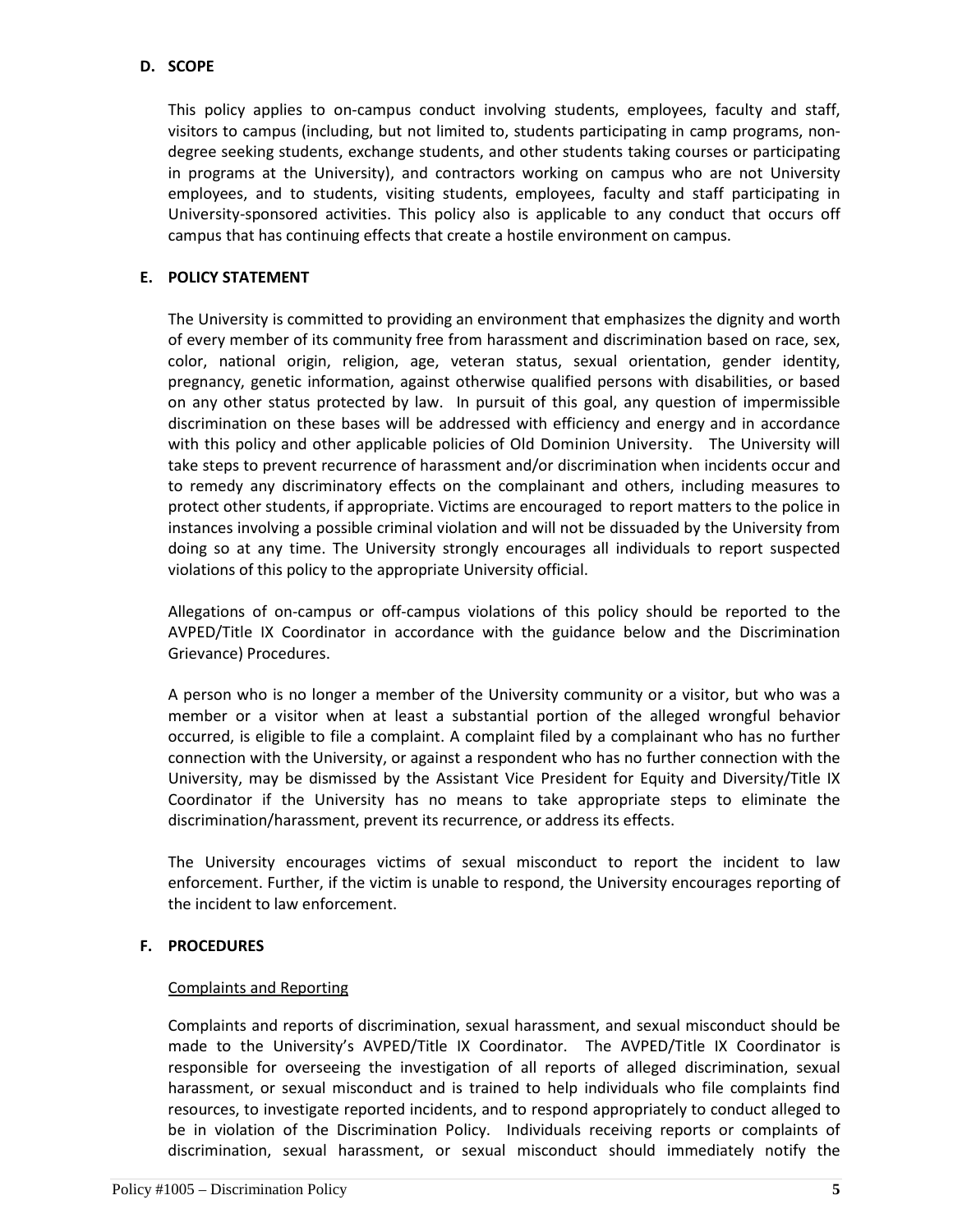AVPED/Title IX Coordinator and should not undertake any independent efforts to determine whether or not the report or complaint has merit before reporting it to the AVPED/Title IX Coordinator.

The University's AVPED/Title IX Coordinator is ReNee Dunman, AVPED, 121A Spong Hall, Norfolk, VA 23529, 757.683.3141[, rdunman@odu.edu](mailto:rdunman@odu.edu)

The Deputy Title IX Coordinators are listed below with their contact information:

Traci Daniels Special Assistant SEES 129 Koch Hall Norfolk, VA 23529 757-683-5890 [tdaniels@odu.edu](mailto:tdaniels@odu.edu)

Deborah Polca, Senior Associate Athletic Director/Senior Woman Administrator 124 Jim Jarrett Athletic Administration Building Norfolk, VA 23529 757.683.3360 [dpolca@odu.edu](mailto:dpolca@odu.edu)

Chandra DeSilva Assistant Vice President for Academic Affairs and Vice Provost 2020 B Koch Hall Norfolk, VA 23529 757.683.4423 [cdesilva@odu.edu](mailto:cdesilva@odu.edu)

S. Lanay Newsom Director of Equity and EO/AA 121A Spong Hall Norfolk, VA 23529 757.683.3141 [snewsom@odu.edu](mailto:snewsom@odu.edu)

Reports of conduct in violation of this policy should be made without undue delay after the incident and may be made orally or in writing, including by electronic mail to any of the individuals identified above. The AVPED/Title IX Coordinator also will accept, without comment or need for explanation, a sealed envelope addressed to "AVPED/Title IX Coordinator." The envelope, at a minimum, should contain a piece of paper with the name and room number or phone number of the individual wishing to make a report. As will be the case with all reports, however made, the reporting individual will be contacted promptly, but in no case more than three calendar days after the date of the report, for an interview with a member of the AVPED/Title IX Coordinator's staff.

Notwithstanding the forgoing, individuals who believe they have been the subject of conduct in violation of the Discrimination Policy are encouraged to make detailed written statements of the facts, including the name(s) of the offending individual(s), and any witness(es), promptly after an incident. No employee or student of the University will dissuade or attempt to dissuade any person from filing a complaint under this policy.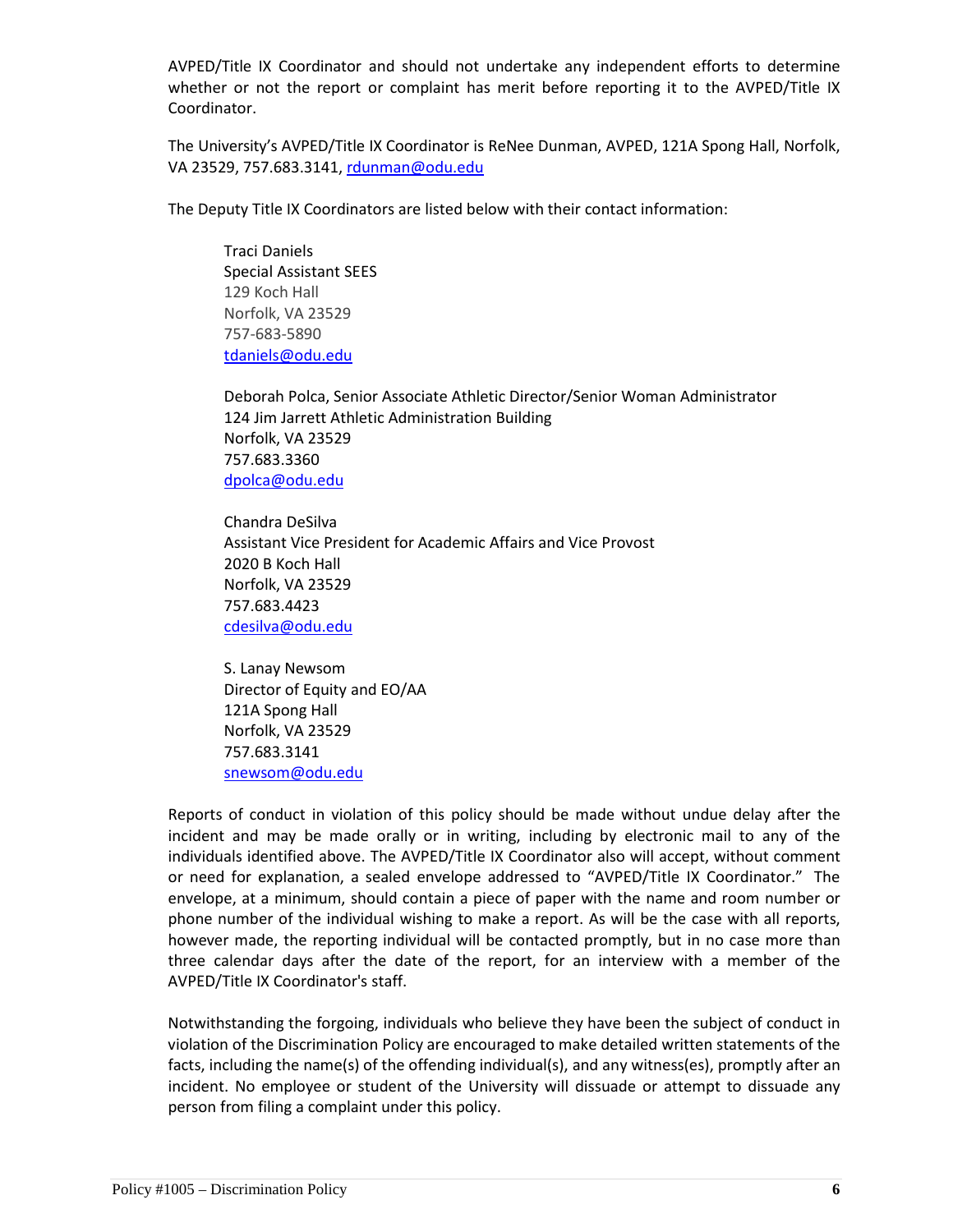## The Role of the AVPED/Title IX Coordinator

The AVPED/Title IX Coordinator is charged with coordinating the University's compliance with federal civil rights laws. The AVPED/Title IX Coordinator does not serve as an advocate for either the complainant or the respondent. The AVPED/Title IX Coordinator will explain to all identified parties the procedures outlined below, including confidentiality. With Title IX complaints, the AVPED/Title IX Coordinator will provide all identified parties with information about obtaining medical and counseling services, filing a criminal report, information about receiving advocacy services including those offered by the YWCA, and guidance on other University and community resources.

Sources of counseling, advocacy, and support within and outside the University community have been provided below:

| University Counseling Services - to receive<br>confidential and supportive counseling for<br>sexual assault, dating, violence, domestic<br>violence and stalking victims including<br>assessment and referral | 1526 Webb Center           | 757.683.4401 |
|---------------------------------------------------------------------------------------------------------------------------------------------------------------------------------------------------------------|----------------------------|--------------|
| University Women's Center - for victim                                                                                                                                                                        | 1000 Webb Center           | 757.683.4109 |
| advocacy, crisis intervention, education and                                                                                                                                                                  |                            |              |
| outreach.                                                                                                                                                                                                     |                            |              |
| Student Health Services - medical care for                                                                                                                                                                    | 1007 Webb Center           | 757.683.3132 |
| sexual assault victims, not including                                                                                                                                                                         |                            |              |
| evidence collection.                                                                                                                                                                                          |                            |              |
| Student Ombudsperson Services - to                                                                                                                                                                            | 2008 Webb Center           | 757.683.3442 |
| receive assistance regarding class matters,                                                                                                                                                                   |                            |              |
| administrative, academic or personal                                                                                                                                                                          |                            |              |
| roadblocks.                                                                                                                                                                                                   |                            |              |
| Safe Space Committee - strives to reduce                                                                                                                                                                      | http://studentaffairs.odu. |              |
| homophobia, transphobia and                                                                                                                                                                                   | edu/safespace              |              |
| heterosexism in the university community                                                                                                                                                                      |                            |              |
| YWCA - provides sexual and relationship                                                                                                                                                                       | 5215<br>Colley<br>Avenue,  | 24-hour      |
| violence support, confidential counseling,                                                                                                                                                                    | Norfolk VA                 | hotline:     |
| education, emergency shelter and legal                                                                                                                                                                        |                            | 757.226.9922 |
| advocacy                                                                                                                                                                                                      |                            |              |
| HER Shelter - Portsmouth domestic                                                                                                                                                                             |                            | Hotline:     |
| violence hotline, counseling, and                                                                                                                                                                             |                            | 757.485.3384 |
| emergency shelter                                                                                                                                                                                             |                            |              |
| <b>Transitions Family Violence Services -</b>                                                                                                                                                                 |                            | Hotline:     |
| Hampton hotline and shelter, support                                                                                                                                                                          |                            | 757.723.7774 |
| groups and advocacy                                                                                                                                                                                           |                            |              |
| The Genieve Shelter - Suffolk domestic                                                                                                                                                                        |                            | Hotline:     |
| violence shelter, hotline, counseling and                                                                                                                                                                     |                            | 800.969.HOPE |
| services                                                                                                                                                                                                      |                            |              |
| Samaritan House - Virginia Beach domestic                                                                                                                                                                     |                            | Hotline:     |
| violence shelter, hotline, counseling and                                                                                                                                                                     |                            | 800.430.2120 |
| services                                                                                                                                                                                                      |                            |              |
| Navy Family Advocacy Program - Norfolk                                                                                                                                                                        |                            | DoD Safe     |
| program for Navy families, counseling,                                                                                                                                                                        |                            | Helpline:    |
| support, advocacy and crisis intervention                                                                                                                                                                     |                            | 877.995.5247 |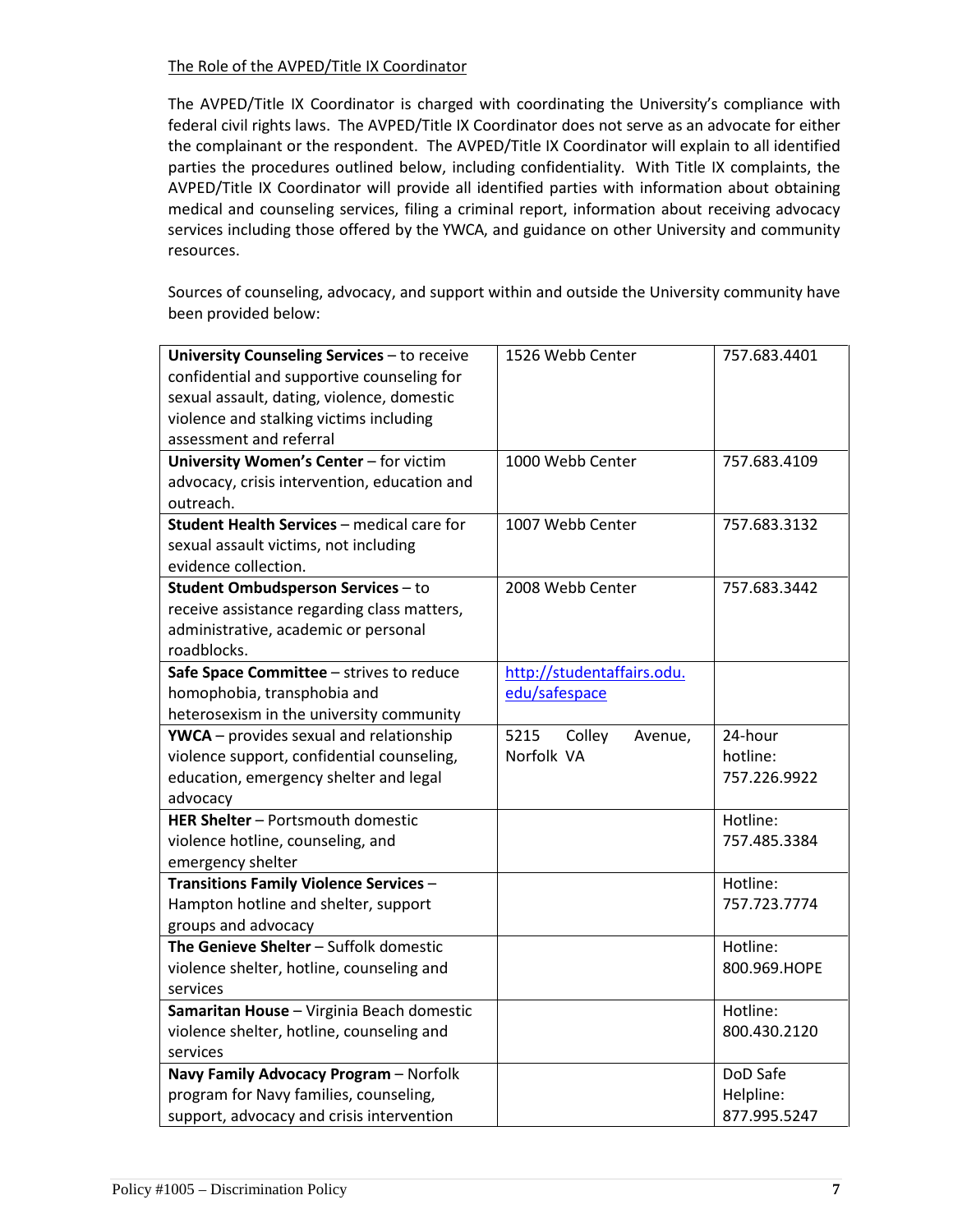| Navy Family Advocacy Program - cont.         |                                 | <b>NSN Victim</b>    |
|----------------------------------------------|---------------------------------|----------------------|
|                                              |                                 | <b>Advocate Duty</b> |
|                                              |                                 | Phone:               |
|                                              |                                 | 757.438.3504         |
| Navy Family Advocacy Program - cont.         |                                 | <b>NSN SARC</b>      |
|                                              |                                 | Duty Phone:          |
|                                              |                                 | 757.650.6018         |
| <b>Army Sexual Harassment Assistance</b>     |                                 | 800.267.9964         |
| <b>Virginia Family Violence and Sexual</b>   |                                 | 800.838.8238         |
| <b>Assault state-wide hotline</b>            |                                 |                      |
| Sentara Norfolk General Hospital - medical   |                                 | 757.388.3551         |
| care for sexual assault victims that include |                                 | or 911               |
| evidence collection and 24-hour emergency    |                                 |                      |
| services.                                    |                                 |                      |
| Chesapeake Forensics - medical care for      | 1101 Madison Plaza, Ste         | 757.398.5105         |
| sexual assault victims that includes         | 103, Chesapeake, VA             |                      |
| evidence collections                         |                                 |                      |
| <b>LGBT Center of Hampton Roads -</b>        | 247 W. 25 <sup>th</sup> Street, | 757.200.9198         |
| community organization providing             | Norfolk, VA                     |                      |
| resources, advocacy, and counseling          |                                 |                      |
| National Sexual Assault Hotline - connect    |                                 | 800.656.HOPE         |
| instantly to the nearest community rape      |                                 |                      |
| treatment center                             |                                 |                      |

The AVPED/Title IX Coordinator will offer to coordinate with other University administrators, when appropriate, to implement interim measures as described below. The AVPED/Title IX Coordinator will explain to all involved parties the process of a prompt, adequate, reliable, and impartial investigation, including the opportunity for both complainant and respondent to identify witnesses and provide other evidence. The AVPED/Title IX Coordinator will explain to all identified parties the right to have a personal advisor present and to review and respond to the allegations and evidence. The AVPED/Title IX Coordinator will also explain to the parties and witnesses that retaliation for reporting alleged discrimination, sexual harassment or sexual misconduct, or participating in an investigation of an alleged violation, is strictly prohibited and that any retaliation should be reported immediately and will be promptly addressed. The AVPED/Title IX Coordinator shall provide a written notice to an individual who alleges he or she was a victim of sexual misconduct, as defined by this policy, whether the alleged incident occurred on or off campus, of the victim's rights and options in accordance with 34 C.F.R. Section 668.46 (b)(11)(vii).

# Title IX Training

The University shall provide training to all employees likely to witness or receive reports of sexual violence, including, professors, University law enforcement employees, administrators, University counselors, general counsels, athletic coaches, health personnel, and resident advisors. Training for employees will include practical information about how to prevent and identify sexual violence, including same-sex sexual violence; the behaviors that may lead to and result in sexual violence; the attitudes of bystanders that may allow conduct to continue and bystander intervention methods; the potential for revictimization by responders and its effect on students; appropriate methods for responding to a student who may have experienced sexual violence, including the use of nonjudgmental language; the impact of trauma on victims; and, as applicable, the person(s) to whom such misconduct must be reported. The training will explain the responsible employees' reporting obligation, including what should be included in a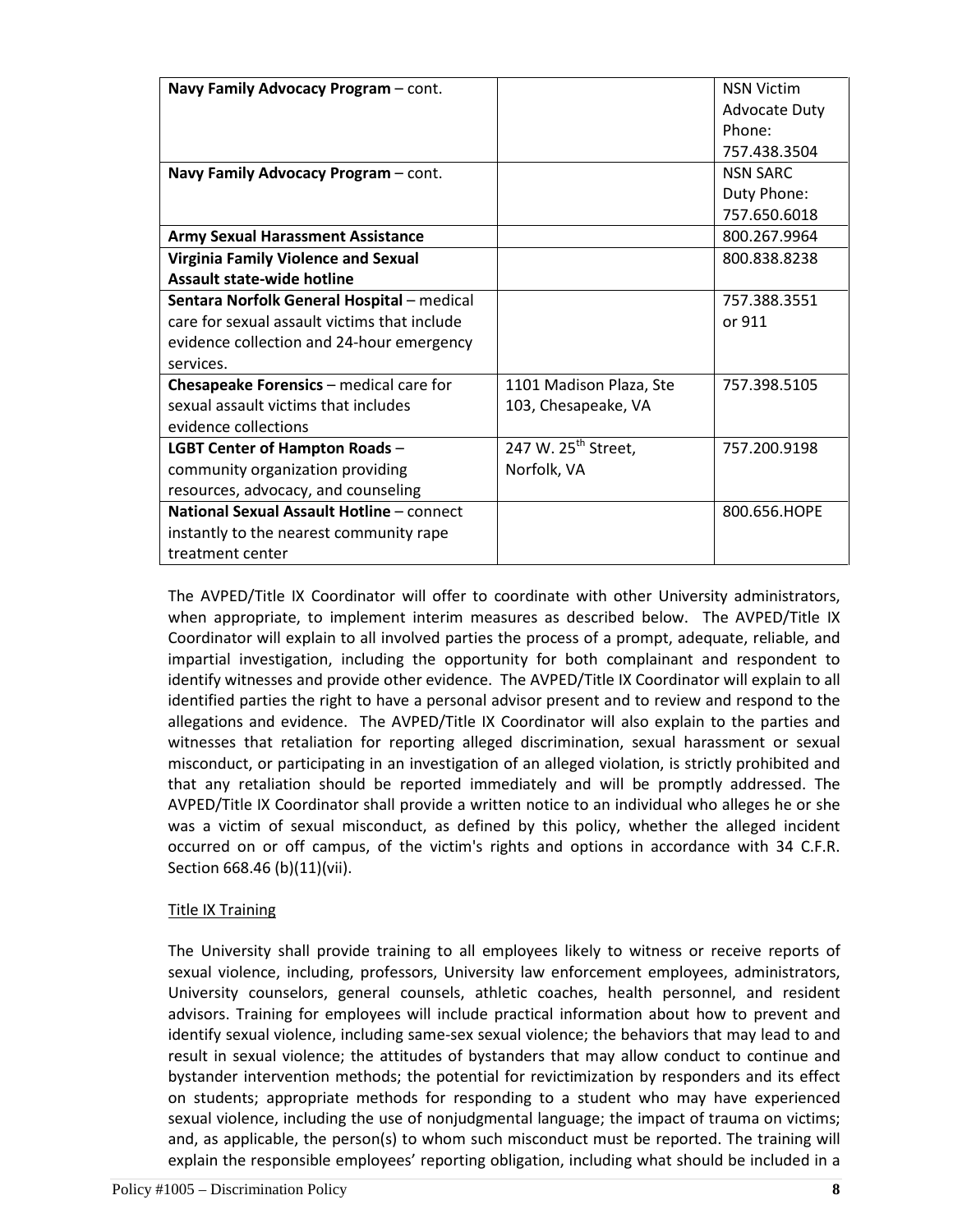report and any consequences for the failure to report, the procedure for responding to students' requests for confidentiality, and the process to provide the contact information for the University's Title IX coordinator. The University will train responsible employees to inform students of: the reporting obligations of responsible employees; students' option to request confidentiality and available confidential advocacy, counseling, or other support services; and their right to file a Title IX complaint with the University and to report a crime to campus or local law enforcement.

All persons involved in implementing the University's complaint procedures (*e.g.*, Title IX coordinators, others who receive complaints, investigators, and adjudicators) shall receive training in handling sexual violence complaints, and in the operation of the University's grievance procedures. The training will include information on working with and interviewing persons subjected to sexual violence; information on particular types of conduct that would constitute sexual violence, including same-sex sexual violence; the proper standard of review for sexual violence complaints (preponderance of the evidence); information on consent and the role drugs or alcohol can play in the ability to consent; the importance of accountability for individuals found to have committed sexual violence; the need for remedial actions for the perpetrator, complainant, and the University community; how to determine credibility; how to evaluate evidence and weigh it in an impartial manner; how to conduct investigations; confidentiality; the effects of trauma, including neurobiological change; and cultural awareness training regarding how sexual violence may impact students differently depending on their cultural backgrounds. Each operational unit having employees involved in the investigation and adjudication of complaints shall develop a training program to maintain the University employee's familiarity with this policy. Prior to July 1, of each year, each operational unit providing training must provide the Office of Institutional Equity and Diversity with written information detailing with the training received by each individual employee.

As part of the University's primary awareness and prevention programming, incoming students will receive training on an annual basis regarding the following topics:

- What constitutes sexual violence, including same-sex sexual violence, under the University's policies;
- The University's definition of consent applicable to sexual conduct, including examples;
- How the University analyzes whether conduct was unwelcome under Title IX;
- How the University analyzes whether unwelcome sexual conduct creates a hostile environment;
- Reporting options, including formal reporting and confidential disclosure options and any timeframes set by the University for reporting;
- The University's complaint procedures used to process sexual harassment/misconduct, sexual assault and sexual violence complaints;
- Student Code of Conduct provisions relating to sexual harassment/misconduct, sexual assault and sexual violence and the consequences of violating those provisions;
- Effects of trauma, including neurobiological changes;
- The role alcohol and drugs often play in sexual violence incidents, including the deliberate use of alcohol and/or other drugs to perpetrate sexual violence;
- Strategies and skills for bystanders to intervene to prevent possible sexual violence;
- How to report sexual violence to the ODUPD or local law enforcement and the option to seek legal redress simultaneously with a Title IX grievance; and
- Title IX's protections against retaliation.

The training should also encourage students and employees to report incidents of sexual violence. On-going training for all students will be provided in accordance with federal law.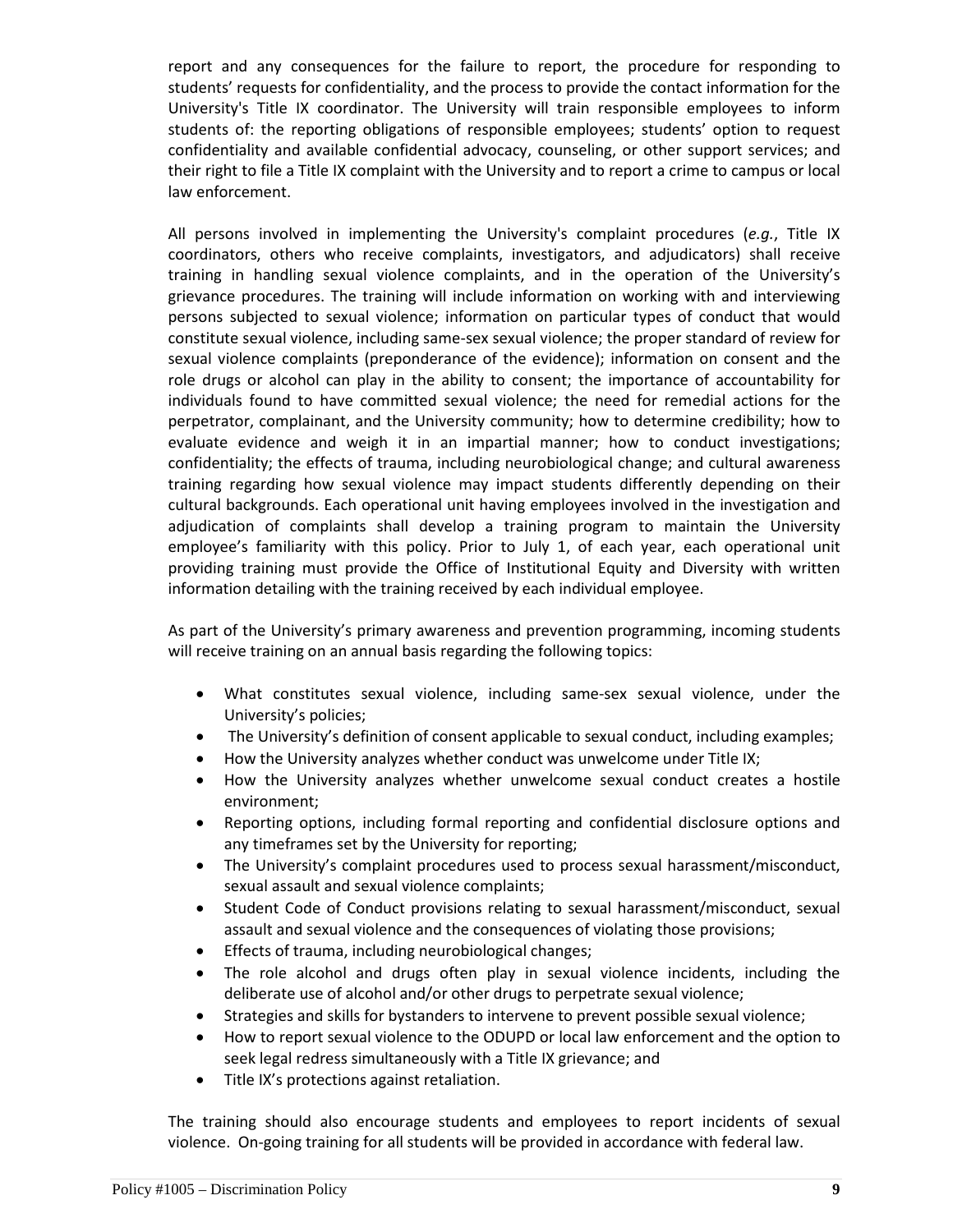## Deferral of Action

Should a discrimination complaint be raised in another internal procedure, the internal procedure shall be deferred until the conclusion of this procedure. For example:

- Classified employees who choose to complain about an action through the grievance procedure described in the Virginia Personnel Act that raises a complaint of discrimination will be referred to the Office of Institutional Equity and Diversity to initiate the Discrimination Complaint Policy and Procedures. The individual responsible for reviewing the claim of discrimination under the Virginia Personnel Act shall suspend his/her review of the complaint pending the conclusion of the discrimination complaint procedures.
- Any complaint filed by an employee or student with the Commonwealth of Virginia Department of Human Resource Management, the U.S. Equal Employment Opportunity Commission or the Office for Civil Rights will result in the dismissal of the internal complaint upon notice to the University that a complaint has been filed.

## Criminal Reporting and Coordination

The AVPED/Title IX Coordinator will make all complainants aware of the right to also file a complaint with the Old Dominion University Police Department (ODUPD) or local law enforcement agency. The University will comply, to the fullest extent legally permissible, with all requests by the ODUPD or local law enforcement for cooperation in investigations. Such cooperation may require the AVPED/Title IX Coordinator to temporarily suspend the fact-finding aspect of a Title IX investigation detailed in the procedures below while the ODUPD or the local law enforcement agency gathers evidence. The AVPED/Title IX Coordinator's Office will promptly resume its Title IX investigation once the University is informed that the ODUPD or local law enforcement have completed the evidence gathering phase of the criminal investigation. Otherwise, the Title IX investigation will not be altered or precluded on the grounds that criminal charges involving the same incident have been filed or that charges have been dismissed or reduced.

#### Confidentiality, Anonymity and Requests Not to Pursue Title IX Investigation

University officials have varying reporting responsibilities under State and Federal law. If a victim of conduct in violation of this policy or another reporting party wishes to keep a report confidential, such report must be made to licensed health care providers or licensed counselors. The University provides the following confidential sources at the University:

| Clark, Anita Golemo | <b>RN</b>  | 1007 S. Webb Center | 683-3132 | agolemo@odu.edu   |
|---------------------|------------|---------------------|----------|-------------------|
| Dunker, Robert      | MD         | 1007 S. Webb Center | 683-3132 | rdunker@odu.edu   |
| Ewing, Kasaundra    | <b>NP</b>  | 1007 S. Webb Center | 683-3132 | kewing@odu.edu    |
| Foss, Jennifer      | <b>NP</b>  | 1007 S. Webb Center | 683-3132 | Jfoss@odu.edu     |
| Kapur, Anand        | MD         | 1007 S. Webb Center | 683-3132 | akapur@odu.edu    |
| Lewis, Audrey       | <b>LPN</b> | 1007 S. Webb Center | 683-3132 | axlewis@odu.edu   |
| Newman, Fran        | <b>NP</b>  | 1007 S. Webb Center | 683-3132 | fnewman@odu.edu   |
| St. George, Judy    | NP.        | 1007 S. Webb Center | 683-3132 | jstgeorg@odu.edu  |
| Smith, Jane         | <b>NP</b>  | 1007 S. Webb Center | 683-3132 | sjsmith@odu.edu   |
| Stacy, Margret      | <b>LPN</b> | 1007 S. Webb Center | 683-3132 | mstacy@odu.edu    |
| Waitekus, John      | MD         | 1007 S. Webb Center | 683-3132 | jwaitekus@odu.edu |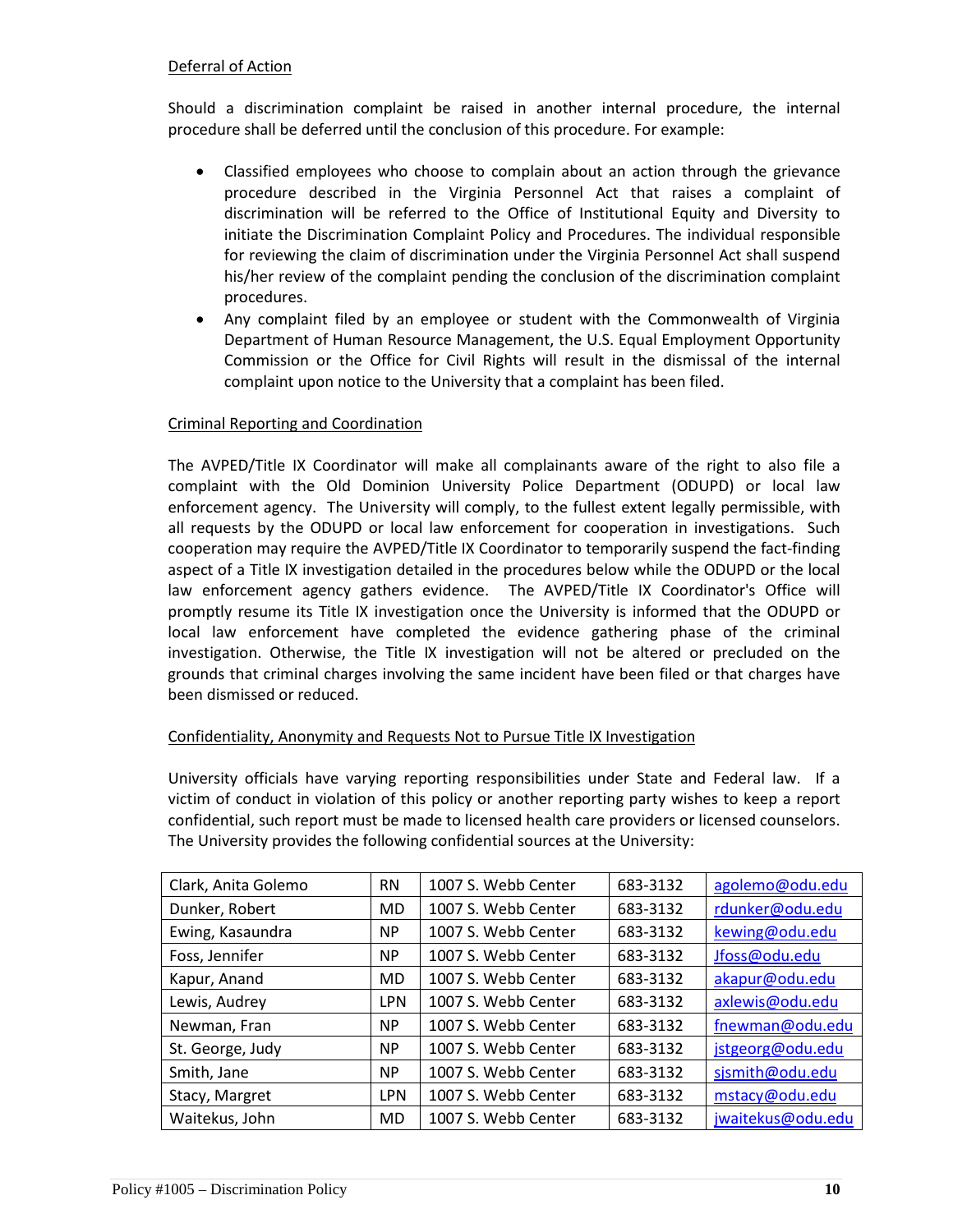| Cosio      | Saharay      | Psych/Clin Coord | scosio@odu.edu   |
|------------|--------------|------------------|------------------|
| Edmonson   | Laura        | Psychologist     | ledmonso@odu.edu |
| Holley     | Angela       | Prof.Counselor   | amholley@odu.edu |
| Hogins     | Sandy        | Prof. Counselor  | shogins@odu.edu  |
| Hughes     | Kathryn      | Prof. Counselor  | kmhughes@odu.edu |
| Jatau      | Z. Andrew    | Prof. Counselor  | zjatau@odu.edu   |
| Taylor     | Janae'       | Psyc/Train Coord | J1taylor@odu.edu |
| Thompson   | Lenora       | Sr. Exec Dir     | lthompso@odu.edu |
| Vallee     | <b>Brent</b> | Prof. Counselor  | bvallee@odu.edu  |
| Washington | Runell       | Psychologist     | rwashin@odu.edu  |
| Petri      | Justin       | Psychiatrist     | petrijd@evms.edu |
| Santher    | Sharmini     | Psychiatrist     | ssanther@odu.edu |

These individuals will encourage victims to report the incident to the ODUPD, the AVPED/Title IX Coordinator, or local law enforcement agency. Students and student organizations cannot keep reports confidential, even if working with officials above who are required to maintain confidentiality of reports. Other University officials receiving reports of conduct in violation of this policy are mandated reporters but will maintain privacy to every extent possible without compromising the University's ability to investigate and respond in accordance with applicable law and regulations. The AVPED/Title IX Coordinator may be limited in the ability to investigate an anonymous report unless sufficient information is furnished to enable the AVPED/Title IX Coordinator to conduct a meaningful and fair investigation.

If the complainant requests confidentiality or that an investigation not be conducted, the University may be limited in the actions it is able to take and its ability to respond while respecting the request. The complainant will be asked to sign a statement stating a desire for confidentiality or that an investigation not be pursued and the AVPED/Title IX Coordinator will take all reasonable steps to respond to the complaint consistent with the request, including measures that can be taken while honoring the request such as increased monitoring, supervision, or security at locations or activities where the misconduct occurred, or providing training and education materials or sessions to students and employees. The AVPED/Title IX Coordinator will consider the reasons for the request, including concerns about continued safety of the person reportedly harmed and as well as the safety of members of the campus community.

In cases in which a complainant requests confidentiality or that an investigation not be pursued, but the AVPED/Title IX Coordinator has concerns that not conducting an informal or formal investigation may endanger the health or safety of members of the campus community, the AVPED/Title IX Coordinator will initiate confidential consultation with appropriate individuals who may include, as appropriate, the President, the Vice President of Student Engagement and Enrollment, the Provost, the University Chief of Police, the Threat Assessment Team, and University Counsel. The AVPED/Title IX Coordinator will make the ultimate decision on whether to conduct an (informal or a formal) investigation and the scope of the investigation or to respond in another manner, including use of interim measures described below.

Factors that will be considered in weighing a request by a complainant for confidentiality or not to proceed with a formal investigation include, but are not limited to, the seriousness of the alleged violation, the use of weapons or other aggravating circumstances, the respective ages and positions of the complainant and the respondent, means of obtaining evidence other than an Title IX investigation such as physical evidence or video footage, and the respondent's right to receive information.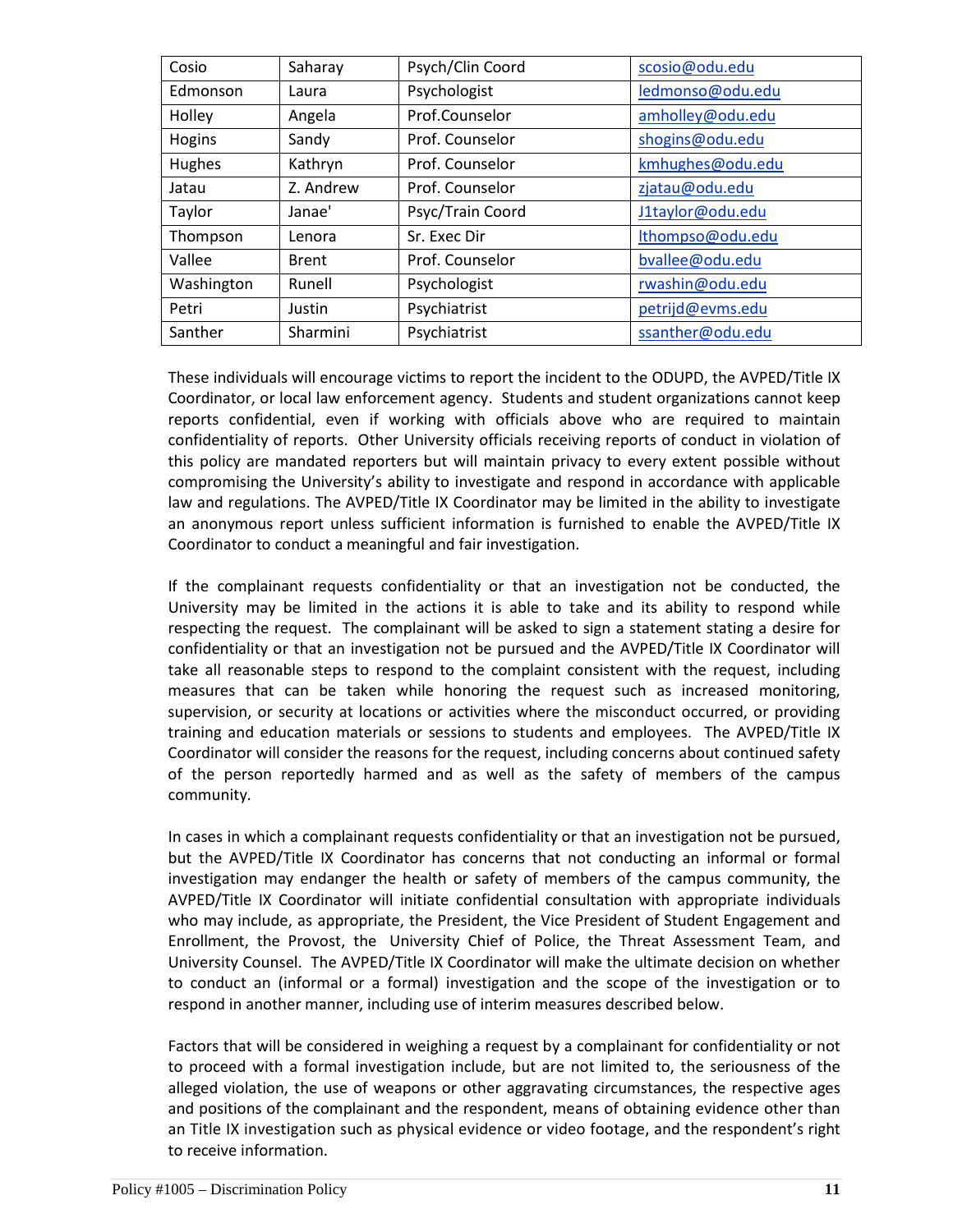The University also will consider any circumstances that suggest there is an increased risk of the alleged perpetrator committing additional acts of sexual violence or other violence including whether there have been other sexual violence complaints about the respondent, whether the respondent has a history of arrests or records from a prior indicating a history of violence, whether the respondent threatened further sexual violence or other violence against the student or others, and whether the sexual violence was committed by multiple persons. Other circumstances that might suggest there is an increased risk of future acts of sexual violence include a pattern of perpetration, such as via use of drugs or alcohol, or a pattern of incidents at a given location or by a particular group.

#### Interim Measures

The University may take interim measures, as necessary, to assist or protect the complainant during investigations of alleged discrimination and the resolution process and any law enforcement investigation, to address the safety of the complainant or any member of the campus community, and to avoid retaliation. If, in the judgment of the AVPED/Title IX Coordinator or other University administrators, the safety or well-being of any member of the campus community may be jeopardized by the presence on-campus of the accused individual, the AVPED/Title IX Coordinator may provide interim remedies to address the short-term effects of harassment, discrimination and/or retaliation and to prevent further potential violations.

The University will, to the greatest degree possible, seek the consent of the complainant before taking interim measures. Interim measures may include, but are not necessarily limited to, changes in classroom schedules or housing arrangement, no-contact order, removal from campus, escorts on campus, referral and coordination of counseling and health services, and modification of work or academic requirements. The University may temporarily reassign or place on administrative leave an employee alleged to have violated the Policy. In such situations the employee will be given the opportunity to meet with the AVPED/Title IX Coordinator prior to such action being imposed, or as soon thereafter as reasonably possible, to show cause why the action should not be implemented.

#### Timely Warnings

The University is required by federal law to issue timely warnings for reported incidents that pose a substantial threat of bodily harm or danger to members of the campus community. The University will ensure [to every extent possible] that a victim's name and other identifying information is not disclosed, while still providing enough information for members of the campus community to make decisions to address their own safely in light of the potential danger. For more information on Timely Warning see [University Policy 3012 Safety and Security](http://www.odu.edu/content/dam/odu/policies/university/3000/univ-3012.pdf)

#### Coordination with Student Conduct

The University's AVPED/Title IX Coordinator is responsible for overseeing all complaints involving this Policy and identifying and addressing any pattern or systemic problems that arise during the review of such complaints. The Office of Student Conduct and Academic Responsibility is responsible for student discipline including when a student is charged with sexual misconduct as defined by this policy.

#### Informal Procedure (Not applicable to claims involving Sexual Misconduct)

1. Informal Discussion: The AVPED/Title IX Coordinator shall encourage an employee or student who has a complaint of alleged discrimination to discuss the complaint with the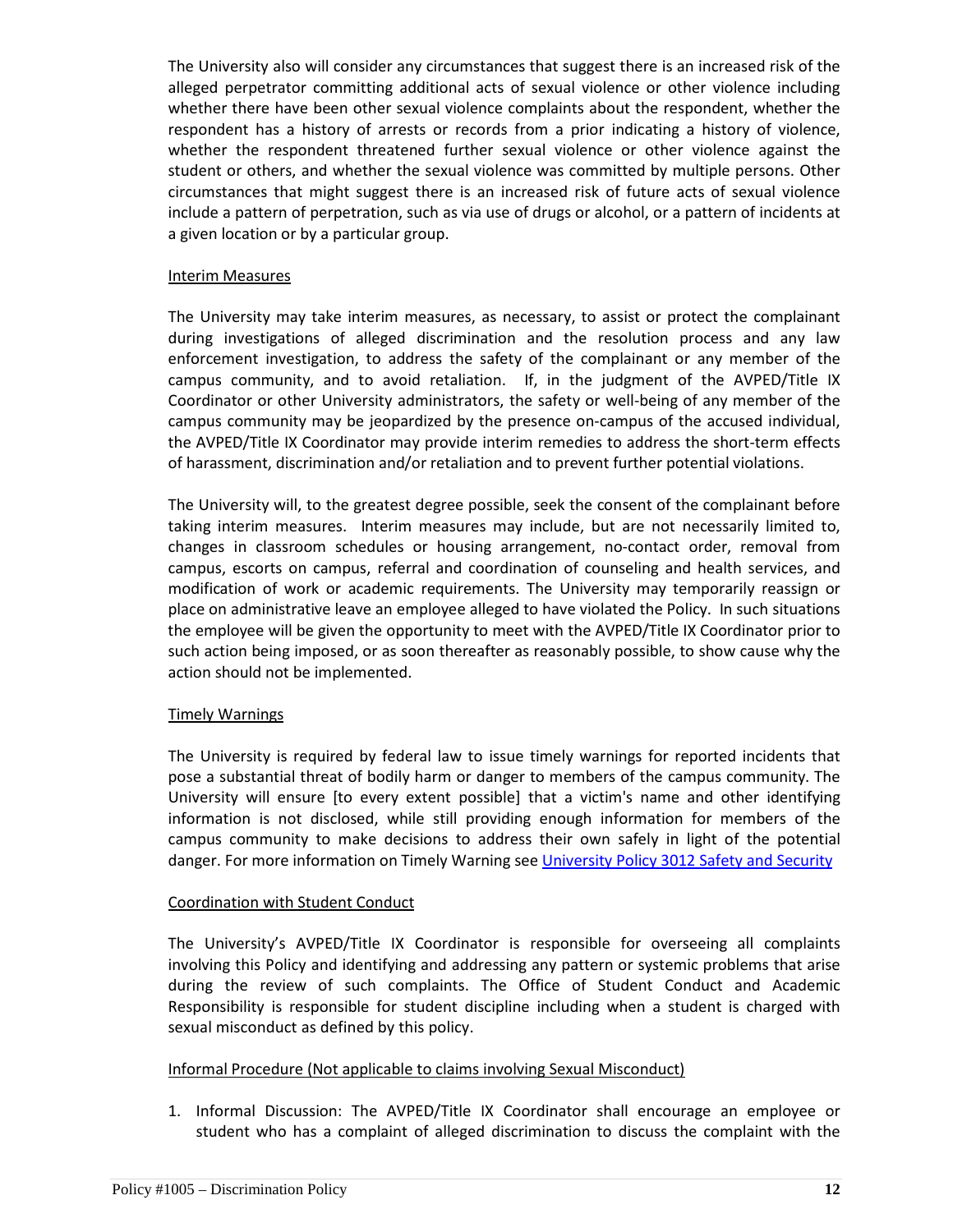individual who took the action that is the basis for the complaint. The Assistant Vice President may be present during such discussions if either party requests such.

- 2. Informal Resolution: Both parties to the complaint shall attempt to effect a resolution of the complaint through informal discussions.
- 3. The complainant may request, at any time during the informal process, to proceed with a Formal process described below. Such a request must be accepted by all other parties to the matter.

#### Time for Filing a Formal Complaint

For complaints other that Title IX complaints by students, the written statement must be filed within 120 calendar days of the date upon which the action(s) described in the complaint occurred or the entry of a final decision made after an administrative review of the action(s), whichever occurs later. For Title IX Complaints by students, the complaint must be within two years of the date upon which the action(s) described in the complaint occurred. Exceptions to the time frame for student complaints may be granted by the AVPED/Title IX Coordinator, for good cause shown.

#### Formal investigation and resolution

- 1. A formal complaint may be submitted either in written format or through a verbal interview of the complainant by the AVPED/Title IX Coordinator regarding the events and circumstances underlying the complaint. The complainant is not required to submit a written complaint to the AVPED/Title IX Coordinator to commence an investigation. In the case of a third party notification, the AVPED/Title IX Coordinator, or a member of the AVPED/Title IX Coordinator's staff will contact the alleged victim promptly, and in no case later than three calendar days from the date of the complaint. The complaint may be supplemented by additional supporting documents, evidence, or recommendations of witnesses to be interviewed during the course of the investigation. The complainant must also disclose if a formal complaint has been filed with another University, state, or federal entity for the same offense.
- 2. The AVPED/Title IX Coordinator will discuss the complaint with the complainant and the respondent as appropriate, including providing information about the formal investigation procedure and other resources. The AVPED/Title IX Coordinator will explain to the parties that each has the opportunity to provide evidence and to suggest witnesses to be interviewed during the course of the investigation.
- 3. The AVPED/Title IX Coordinator will advise each party that they have the right to an advisor and that neither party's advisor will be permitted to speak to participants other than quietly to the advisee in any process. Advisors violating this requirement may be asked to leave. The advisor is not permitted to question witnesses or make oral or written argument in any proceeding.
- 4. The AVPED/Title IX Coordinator will consider whether interim measures and involvement of other University administrators is appropriate. The AVPED/Title IX Coordinator also will confirm that the matter involves an alleged violation of the Discrimination Policy, thereby conferring jurisdiction to the AVPED/Title IX Coordinator's office. If the AVPED/Title IX Coordinator determines that the AVPED/Title IX Coordinator's office does not have jurisdiction, the AVPED/Title IX Coordinator will offer to assist the complainant, and, as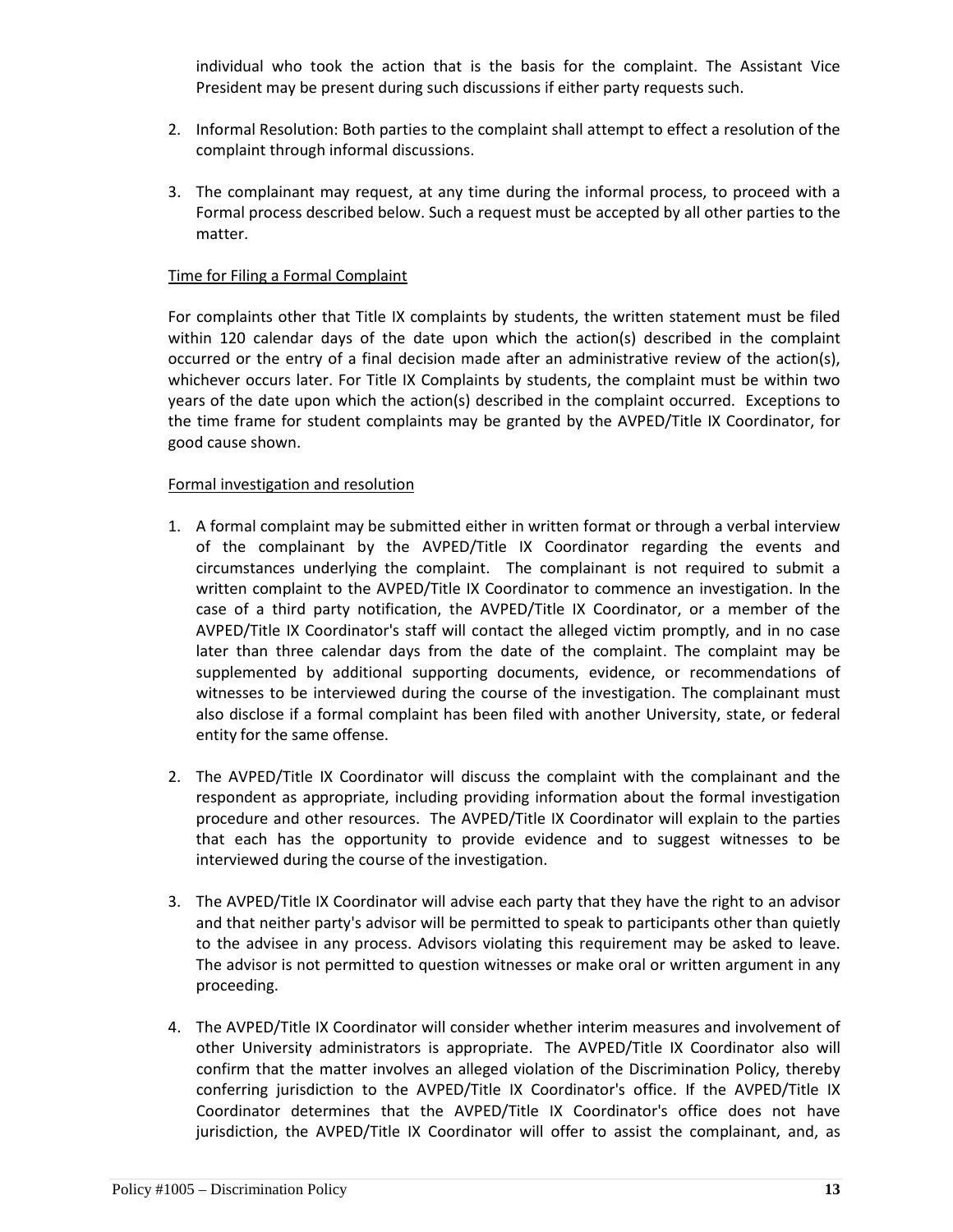appropriate, the respondent, in finding appropriate on-campus and off- campus resources to address the issues.

- 5. The AVPED/Title IX Coordinator, or a member of the Assistant Vice President's staff will conduct a prompt, adequate, reliable, and impartial investigation of the complaint. Typically an investigation, not including the time necessary for potential appeals, will be completed within 60 days of receipt of notice of the complaint. If extension of the investigation beyond 60 days is necessary, all parties will be notified of the expected time frame. Only the AVPED/Title IX Coordinator, a trained investigator assigned to the AVPED/Title IX Coordinator's office, or a trained member of the Office of Student Conduct shall conduct the investigation (as assigned by the Coordinator). All investigations of complaints alleging violations of this Policy shall be overseen by the AVPED/Title IX Coordinator.
- 6. Both complainant and respondent will have the same opportunity to review and respond to evidence obtained during an investigation and will be afforded the same opportunity to review and provide comment to the investigator about the written investigation report before it is finalized. The University shall strive to make the process transparent to all parties. The University shall be fair to all parties and ensure that individuals participating in investigation and resolution procedures under this policy do not have a conflict of interest with or bias against the complainant or the respondent.
- 7. The Title IX Coordinator shall prepare a written investigation report, which shall be provided to both the complainant and the respondent concurrently, along with information about appeal procedures. In most cases the written investigation report shall be provided to both parties within 60 days of notice of the allegation. If extension of the time frame for the AVPED/Title IX Coordinator to finalize the investigation report beyond 60 days is necessary, all parties will be notified of the expected time frame for completion of the investigation report, for review and determination of findings and sanctions through the appropriate University hearing/grievance procedures.
- 8. Reporting the Investigation Results:
	- a. In the case of a student respondent, the Title IX Coordinator, once the investigation is completed, shall report the results of the investigation to the Office of Student Conduct and Academic Integrity for evaluation for any applicable violations.
	- b. In the case of a faculty member respondent, the Title IX Coordinator, once the investigation is completed, shall report the results of the investigation to the Provost.
	- c. In the case of all other employees, the Title IX Coordinator, once the investigation is completed, shall report the results of the investigation to the supervisor of the employee and respective vice president.
- 9. In determining whether alleged harassment has created a hostile environment, the University, in accordance with all applicable hearing/grievance policies and procedures, shall consider not only whether the conduct was unwelcome to the complainant, but also whether the conduct was severe or pervasive and whether a reasonable person similarly situated to the complainant would have perceived the conduct to be objectively offensive.
- 10. In all matters involving a claim of sexual misconduct, questions concerning sexual history are prohibited except to the extent that the sexual history is that involving the complainant and respondent, absent a prior judicial or administrative determination of repeated or pattern behavior.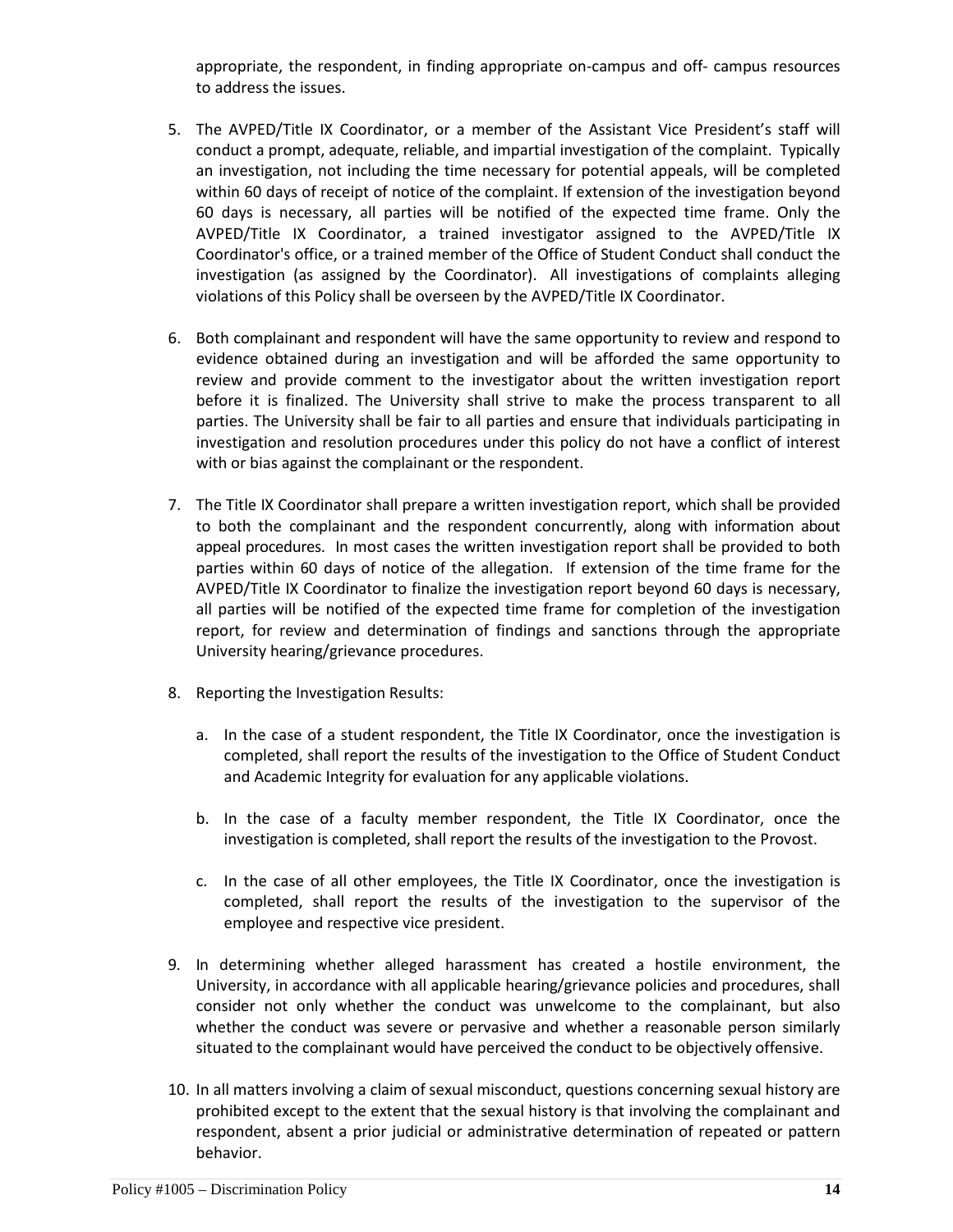- 11. If the University finds by a preponderance of the evidence in a case involving a student respondent sexual misconduct did not occur, the matter will be documented as closed. **The Complainant may appeal the finding within 5 business days** from being notified of the hearing decision as described in Section N, below.
- 12. If the University finds by a preponderance of the evidence that violation of the Policy did occur, a written finding will contain recommendations for steps that should be taken to prevent recurrence of any such violation and, as appropriate, remedies for the complainant and the community, as detailed in Section O, below. The written report also will contain a recommendation on sanctions. If interim measures as described above have been taken, the report shall include a recommendation regarding continuation, suspension or modification of any such interim measures. A copy of the written finding shall be provided to both the complainant and respondent, including the steps recommended to eliminate a hostile environment, if one was found to exist, and to prevent its recurrence. Notwithstanding any other provision of these procedures, the respondent shall not be provided information about the individual remedies offered or provided to the complainant, but such information shall be provided to the complainant. The respondent and the complainant will be advised of their right to appeal any finding or recommended sanction, and either or both parties may appeal within 5 business days upon being notified of the hearing decision as described in Section N, below. If the respondent does not contest the finding or recommended sanction, the respondent shall sign a statement acknowledging no contest to the finding and the recommended sanction. The completed investigation will be provided to the appropriate individual to determine and impose appropriate sanctions, as described below.

# **Sanctions**

- 1. Sanctions for students will be determined in accordance with student regulations and policies and, where necessary or appropriate, in consultation with the **Director for Student Conduct & Academic Integrity or designee.** Sanctions may include, but are not limited to, disciplinary penalties described in the [Code of Student Conduct,](http://www.odu.edu/about/policiesandprocedures/bov/bov1500/1530) suspension or dismissal/expulsion.
- 2. Sanctions for teaching and research faculty will be determined by the Provost, in consultation with the President and in accordance with the faculty handbook. Sanctions for non- teaching faculty and other non-classified staff shall be determined by the supervisor of the employee, or the President, in accordance with the applicable [Administrative and](http://www.odu.edu/content/dam/odu/offices/bov/policies/1400/BOV1490.pdf)  [Professional Faculty](http://www.odu.edu/content/dam/odu/offices/bov/policies/1400/BOV1490.pdf) Policy. Possible sanctions include, but are not limited to counseling, training, reassignment, or the initiation of termination proceedings.
- 3. Sanctions for classified employees will be determined by the supervisor of the employee while in consultation with the Vice President of Human Resources in accordance with the Commonwealth's Standards of Conduct Policy. Sanctions that may be imposed by the University include, but are not limited to verbal counseling, additional training, and issuance of a Written Notice, suspension, or termination of employment.
- 4. Contractors shall assign for duty only employees acceptable to the University. The University reserves the right to require the Contractor to remove from campus any employee who violates this Policy.
- 5. Visitors (including, but not limited to, students participating in camp programs, nondegree seeking students, exchange students, and other students taking courses or participating in programs at the University, who violate the Discrimination Policy will be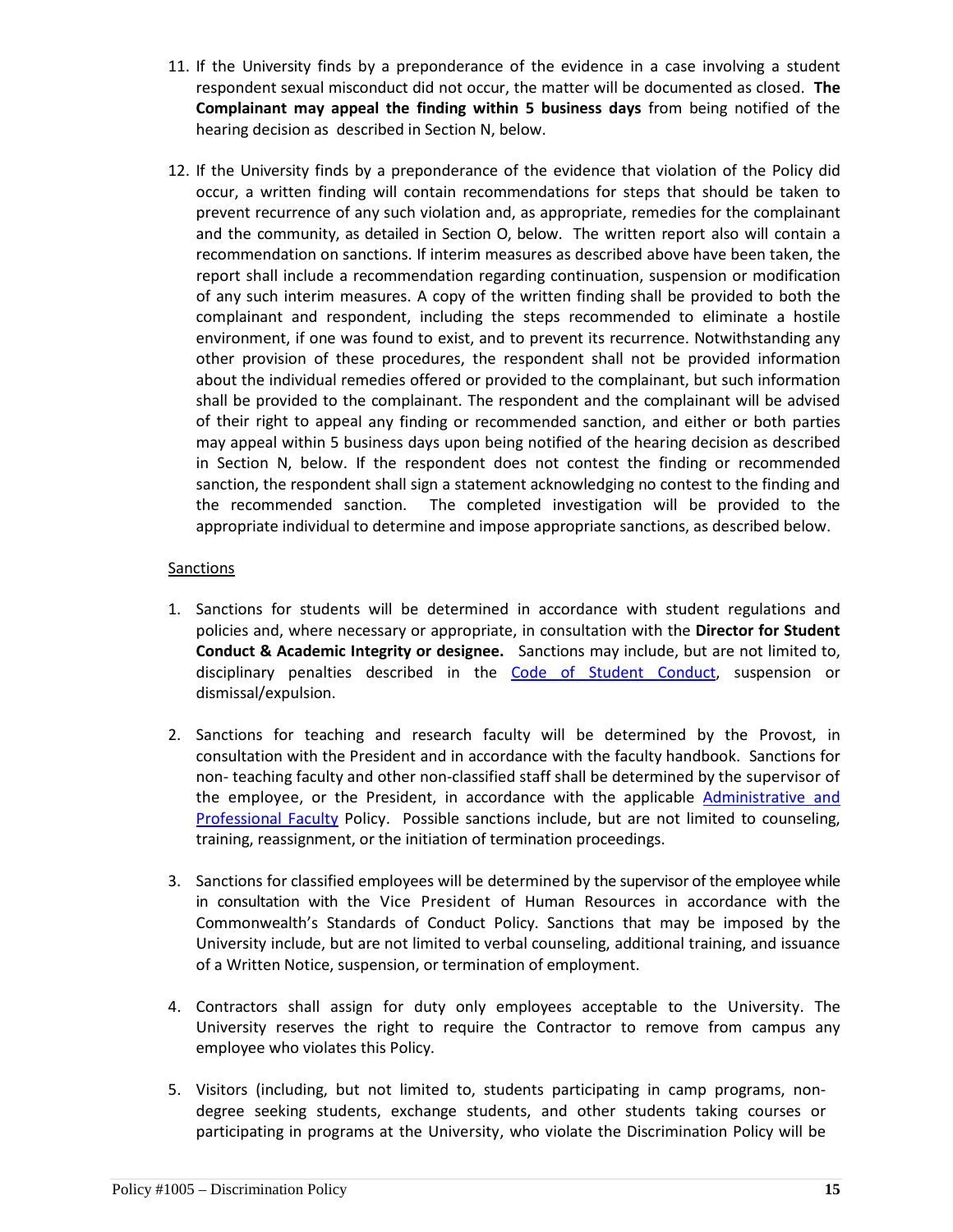directed to immediately leave campus and may be subject to a permanent bar from campus.

6. A determination regarding the imposition of sanctions shall be made within 14 calendar days of the date of the AVPED/Title IX Coordinator's final investigative report, unless either party files an appeal. If extension of the time frame for sanctions to be imposed beyond 14 days is necessary, all parties will be notified of the expected time for completion of the investigation report. The parties shall be informed simultaneously in writing of any sanctions imposed for violation of this Policy by the individual imposing the sanctions within five calendar days of the determination in addition to the results of any disciplinary proceeding, the rationale for the results, any change to the result of the disciplinary proceeding, when the results become final, and a description of the University's response.. The AVPED/Title IX Coordinator shall be provided a copy of such written notification. The AVPED/Title IX Coordinator also will disclose in writing to the complainant the final results of a disciplinary proceeding involving the respondent with regard to an alleged forcible or non-forcible sex offense, act of stalking, domestic violence or dating violence on the complainant, as permitted by state and federal law including FERPA and the Virginia Freedom of Information Act.

## University Hearing/Grievance Procedures and Appeals

- 1. General Considerations: As with the grievance/hearing process, the parties must have an equal opportunity to present relevant information in the appeals. The University must permit lawyers or other advisors at any stage of the proceedings, it must do so equally for both parties. The University shall not require the participation of the victim/survivor, and parties and witnesses shall be afforded the opportunity to participate remotely (teleconference) from another location. Any University imposed restrictions on the ability of lawyers or other advisors to speak or otherwise participate in the proceedings must also apply equally. If the University permits one party to submit third-party expert testimony, it must do so equally for both parties. If the University provides for an appeal, it must do so equally for both parties. Both parties must be notified, in writing, of the outcome of both the complaint and any appeal.
- 2. A complaint involving a student as respondent may be appealed by either party within 5 business days of being notified of the hearing decision, to the Director of Student Conduct and Academic Integrity as allowed by the [Code of Student Conduct](http://www.odu.edu/about/policiesandprocedures/bov/bov1500/1530)**.** The original decision may be upheld, modified, overturned, or sent back to a Conduct Officer or panel to remedy any prior errors or to consider new information. The decision of the Director is final and not subject to further appeal. The Code of Student Conduct also outlines the following procedural hearing and appeal considerations for cases involving Title IX/sexual violence:
	- a. Upon receipt of a referral, the Director, or designee, may order the respondent to not have any contact, directly or indirectly, with the complainant.
	- b. Both the complainant and respondent will have the same opportunities to:
		- i. Meet with a professional staff member in the Office of Student Conduct & Academic Integrity to review the student conduct process and its application to sexual misconduct cases;
		- ii. Review and/or receive a copy of any referrals, reports or other supporting documentation or media that is relevant to the pending allegations, in advance of the hearing;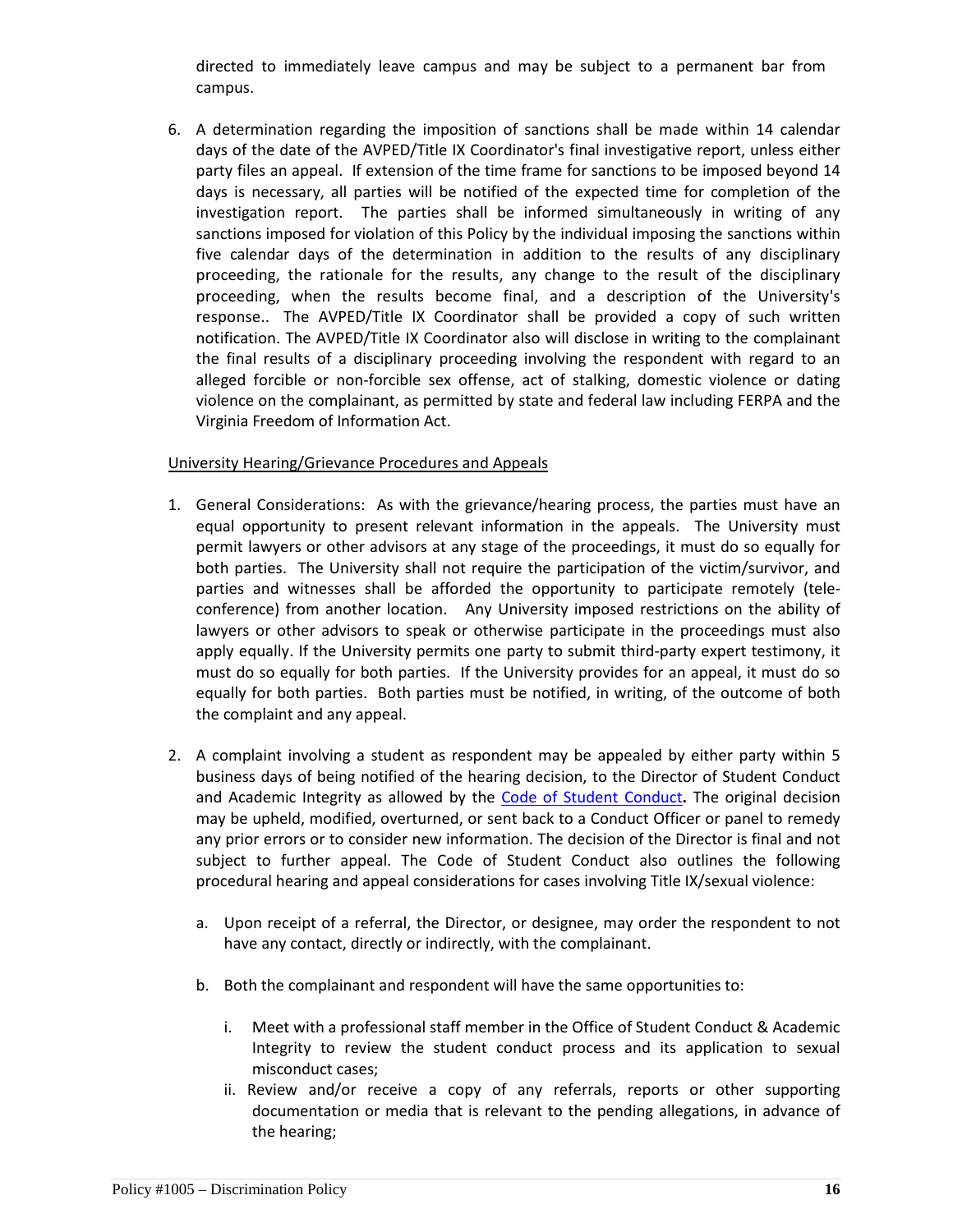- iii. Seek removal of a Conduct Officer to address concerns regarding bias as described in the Code;
- iv. Be present at the hearing, in person or remotely as described and hear all statements made;
- v. Request a postponement of the hearing as described in the Code and be advised when the other party makes a request for postponement, and the outcome of that request;
- vi. Request the provision of auxiliary aids or services, or other reasonable accommodations as described in the Code;
- vii. Be accompanied to the hearing, or any other related meeting, by as advisor as described in the Code;
- viii. Invite and/or question relevant witnesses as described in the Code;
- ix. Present relevant information at a hearing as described in this Code. The past sexual history of the complainant or respondent will not generally be discussed or considered;
- x. Be informed of the final results of a hearing, in writing, without condition or limitation, at the same time;
- xi. Be provided with reasonable access to any hearing recording for the purpose of preparing an appeal request;
- xii. Appeal the final results of a hearing in accordance with the criteria and procedures in the Code;
- xiii. Be notified of a receipt of an appeal request submitted by the other party, any changes to the party's status pending review of the appeal, and the final results of the appeal.
- c. A complaint involving an employee as respondent may be appealed by either party to the person to whom the employees supervisor reports within 15 calendar days of the finding.
- d. There shall be no right of appeal in any other case of a violation of this policy.
- e. This policy does not amend any rights that inure to employees arising from Board of Visitor or University policies or the policies of the Commonwealth of Virginia (i.e. Grievance Policies).

# Remedies for the Complainant and the University Community

Depending on the circumstances of the incident and resolution, remedies for the complainant may include, but are not limited to:

- 1. Providing an effective escort to ensure that the complainant can move safely between classes and activities;
- 2. Ensuring the complainant and the perpetrator do not share classes or extracurricular activities;
- 3. Moving the respondent or complainant (if the complainant requests to be moved) to a different residence hall;
- 4. Providing comprehensive, holistic victim services including medical, counseling, and academic support services;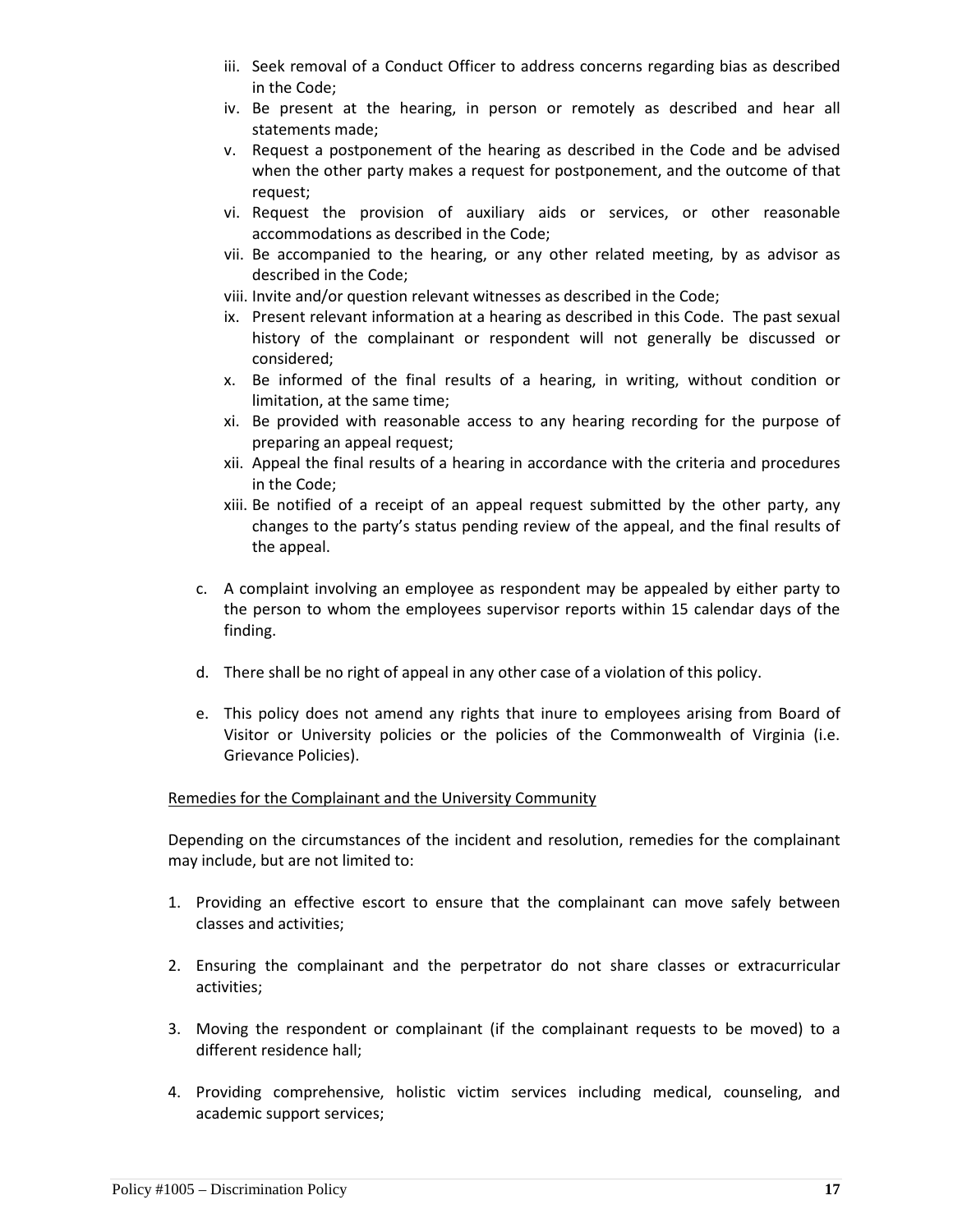- 5. Arranging for the complainant to have extra time to complete or re-take a class or withdraw from a class without academic or financial penalty; and
- 6. Reviewing any disciplinary actions taken against the complainant to see if there is a causal connection between the sexual violence and the violation that may have resulted in the complainant being disciplined.

Remedies for the broader student population may include, but are not limited to:

- 1. Designating an individual from the University Counseling Center who is specifically trained in providing trauma-informed comprehensive services to victims of sexual violence to be on call to assist students whenever needed;
- 2. Training or retraining University employees on the University's responsibilities to address allegations of sexual violence and how to conduct Title IX investigations;
- 3. Developing materials on sexual violence for students;
- 4. Conducting bystander intervention and sexual violence prevention programs with students;
- 5. Issuing policy statements or taking other steps that clearly communicate that the University does not tolerate sexual violence and will respond to any incidents and to any student who reports such incidents;
- 6. Conducting, in conjunction with student leaders, a campus climate check to assess the effectiveness of education and prevention efforts and to plan future strategies; or
- 7. Targeted training for a group of students if, for example, the sexual violence created a hostile environment in a residence hall, fraternity or sorority, or on an athletic team.

#### Documentation and Record-keeping

The AVPED/Title IX Coordinator shall maintain, in a confidential manner, for at least ten (10) years paper or electronic files of all complaints, witness statements, documentary evidence, written investigation reports, resolutions, and appeal hearings and associated documents. The AVPED/Title IX Coordinator will prepare a monthly summary of pending complaints that will be presented to the President and also will be retained for at least ten (10) years. Such summary will contain sufficient information to permit the AVPED/Title IX Coordinator and the President to assess the University's compliance with the requirements of Title IX.

#### **G. RESPONSIBLE OFFICER**

Assistant Vice President for Equity and Diversity

#### **H. RELATED INFORMATION**

[Title IX of the Education Amendments of 1972](http://www.dol.gov/oasam/regs/statutes/titleix.htm) [Board of Visitors Policy 1530 –](http://www.odu.edu/policy/bov/bov1500/1530) Code of Student Conduct University Policy 6600 - [Standards of Conduct for Classified Employees](http://www.odu.edu/policies/university/6000/6600) University Policy 6602 - [Classified Employees Grievance Procedure](http://www.odu.edu/policies/university/6000/6602)